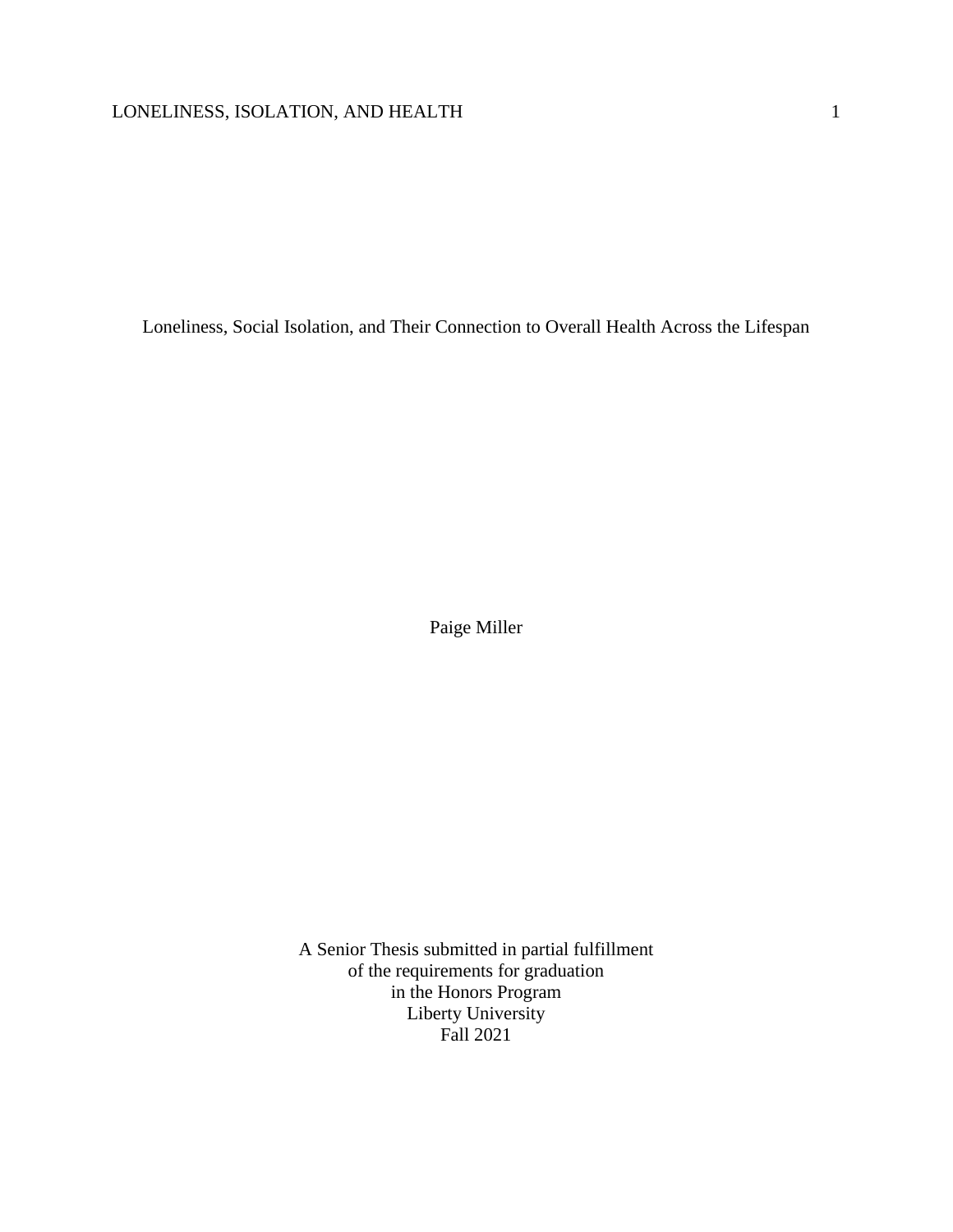Acceptance of Senior Honors Thesis

This Senior Honors Thesis is accepted in partial fulfillment of the requirements for graduation from the Honors Program of Liberty University.

> Tamra Rasberry, Ph.D. Thesis Chair

\_\_\_\_\_\_\_\_\_\_\_\_\_\_\_\_\_\_\_\_\_\_\_\_\_\_\_

Cindy Goodrich, Ed.D. Committee Member

\_\_\_\_\_\_\_\_\_\_\_\_\_\_\_\_\_\_\_\_\_\_\_\_\_\_\_

James H. Nutter, D.A. Honors Director

\_\_\_\_\_\_\_\_\_\_\_\_\_\_\_\_\_\_\_\_\_\_\_\_\_\_\_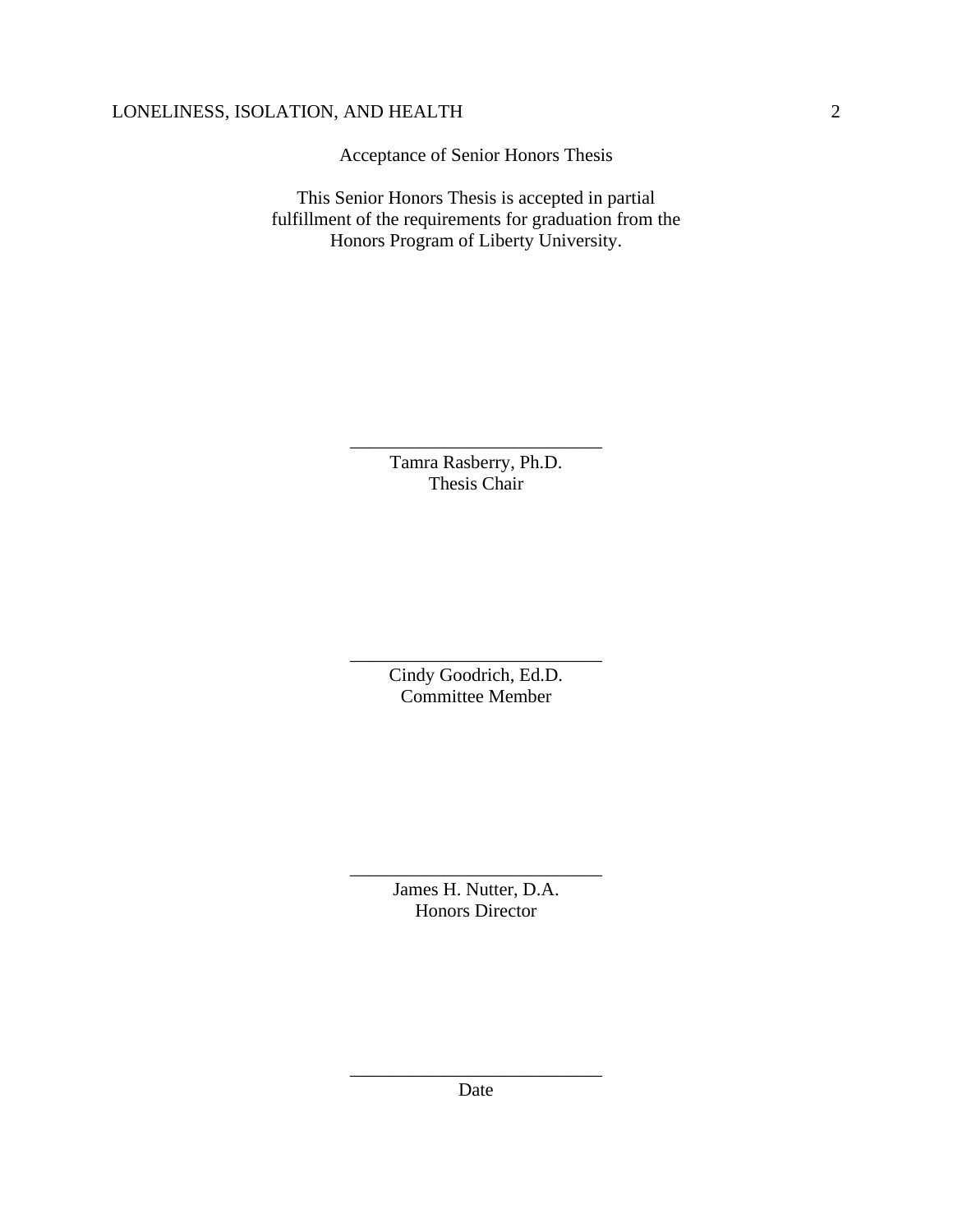#### **Abstract**

Due to recent circumstances, the incidence of loneliness and social isolation has skyrocketed. Fortunately, there have already been countless studies examining the longer-term implications of these two factors on health. Loneliness and social isolation have been found to impact cardiovascular health, stress response, immune function, resilience, mental health, attachment, spiritual health, and many other determinants of health. A variety of research was examined outlining the psychological implications of loneliness and social isolation. These factors also influence physiological processes and can exacerbate a variety of diseases. After presentation of this evidence, a collection of possible interventions will be discussed, and their efficacy will be reviewed.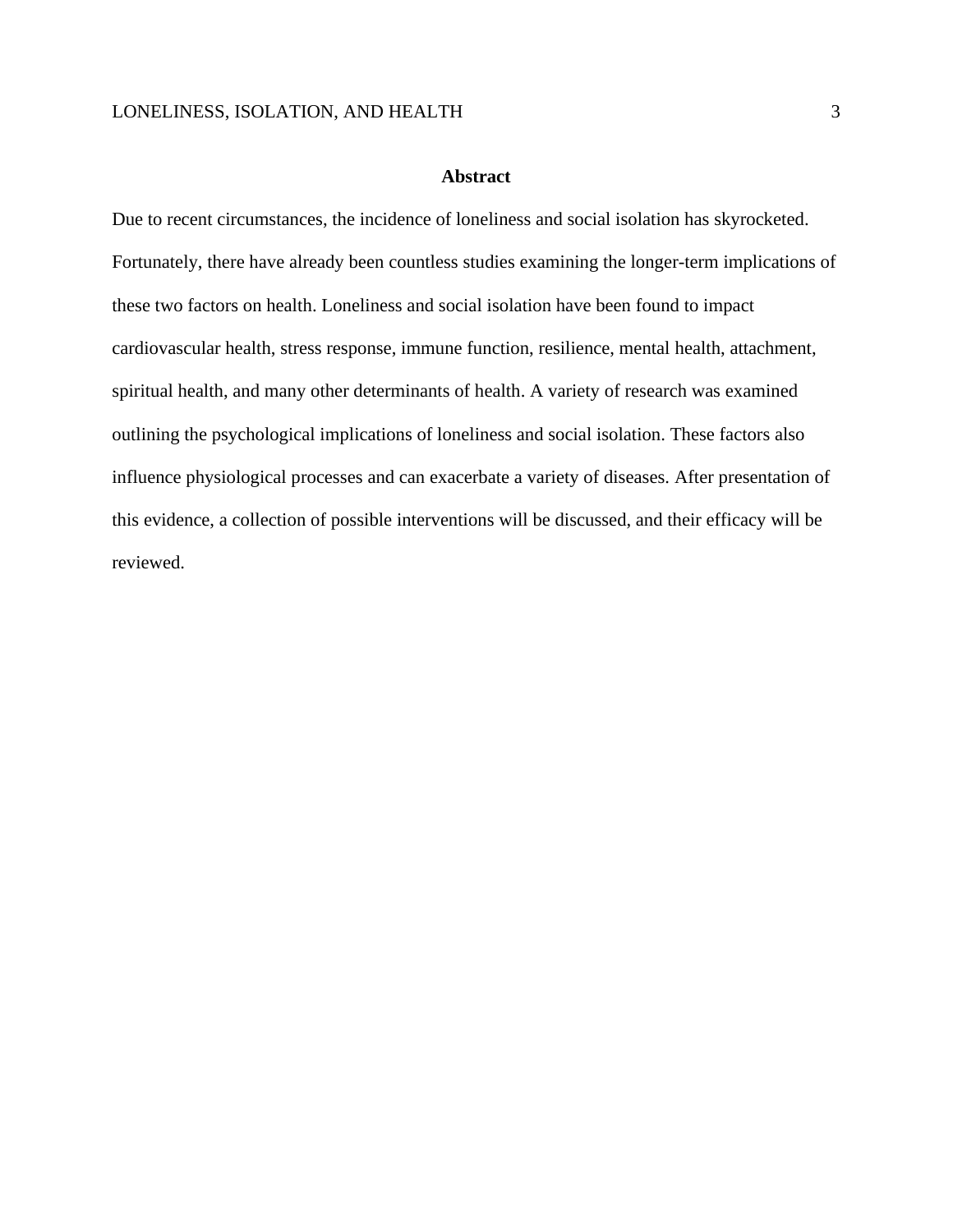### **Loneliness, Social Isolation and Their Connection to Overall Health**

The factors and dimensions of overall well-being include physical, emotional, social, spiritual, and intellectual health. While each of these are individually important, if one dimension is unhealthy, this can lead to a plethora of concerns in a person. One area of well-being is a person's socialization. Two specific areas of socialization which each negatively affect overall health include social isolation and loneliness. Social isolation is an objectively quantifiable variable which can be characterized by living alone, having limited social ties, and being limited in social contact. Loneliness, on the other hand, is a subjective emotional state which may or may not be present with social isolation. Loneliness can be described as perceived social isolation or the difference between the quality of social ties which are desired and what is actually present. It is important to understand and acknowledge the difference between these two because they are not always fully connected. For example, decreasing social isolation by increasing human interaction may not have any effect on an individual's perceptions of the interactions. Ultimately, while a person may increase his or her social interactions, they may still feel incredibly lonely. The same is true the other way. Altering one's thoughts regarding loneliness may not change the amount of interaction an individual's experiences (Holt-Lunstad et al., 2015).

Many complex factors play into how humans respond to social relationships. These factors can either promote or impede the presence of strong social relationships in one's life. Several risk factors for the development of loneliness and social isolation include health problems, disability, gender discrimination, grief, living alone, poverty, and aging. Many of these seem obvious but are often ignored as areas of concern in an individual's social life. Countless studies have examined the physical, mental, emotional, and spiritual repercussions of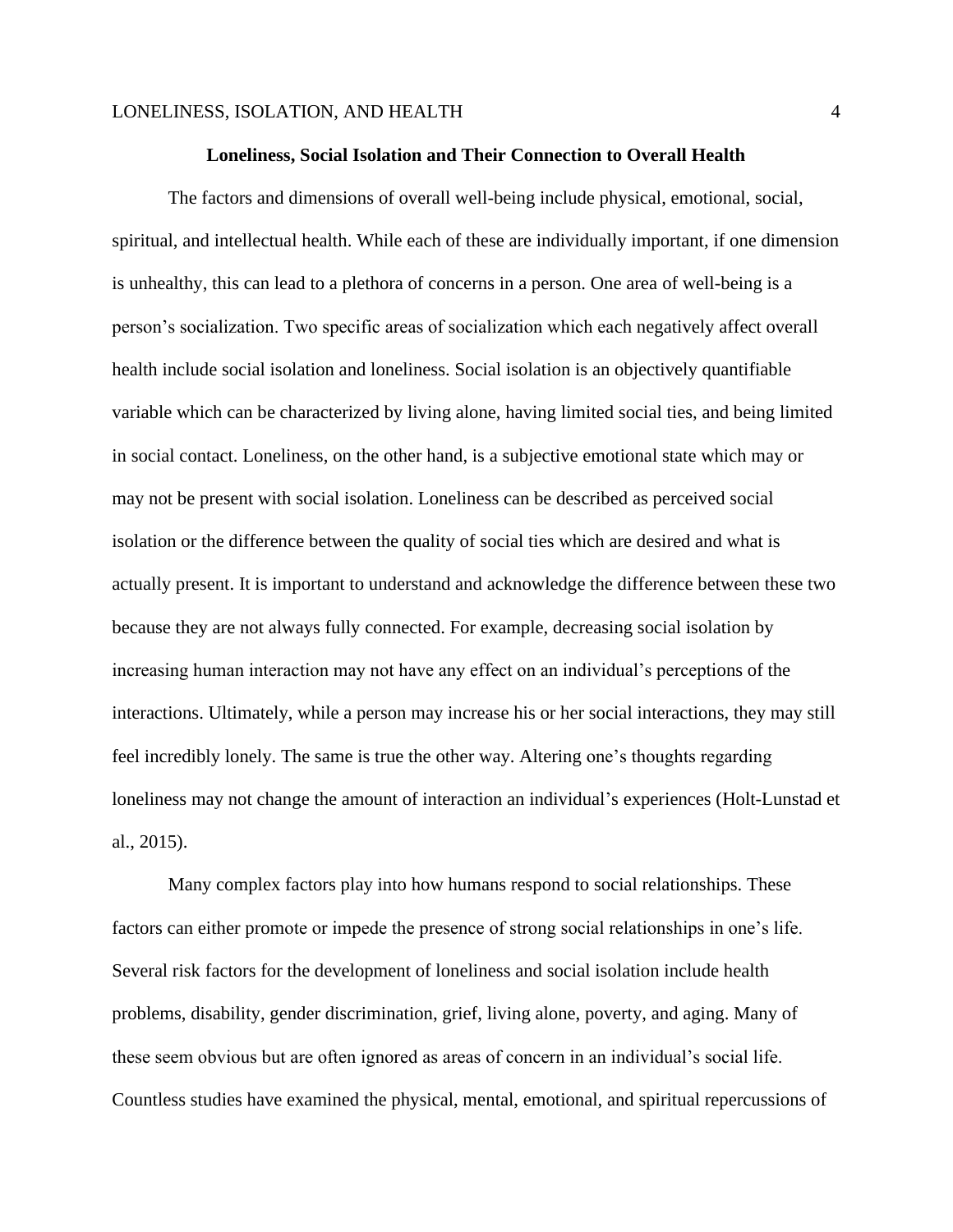social isolation and loneliness. Affected areas include physical activity, ability to use effective judgment with habit formation, cardiovascular disease, depression and anxiety, cognitive ability, endocrine function, and chronic inflammation (Bhatti & Haq, 2017). While this list is not comprehensive, it can be used to identify the importance of social and relational health.

#### **Stress**

In order to understand many of the effects of chronic social-isolation and loneliness, one must first understand the mechanisms and physiological implications of stress on the body. Stress, whether caused by physical factors or external factors, require the affected individual to learn to adjust to life changes caused by the stressor. When the stress is negative, it has created demands that are higher than usual demands in a person's life, therefore putting strain on that individual (Rateau, 2020). One of the biggest determinants of an individual's ability to cope with any kind of negative stress is a social support system. While daily social support is not always recognized, typically once a support system is aware of a loved one's stress or trauma, the network becomes more intentionally focused on assisting in changing the situation and feelings. Whether or not these changes are successful, the network of genuine support and care often helps to reduce the implications of the stressors on the individual. Conversely, if an individual does not have a network from which to receive support when under significant stress, he or she may be quick to become resentful or depressed (Thoits, 2011).

Another determinant of the quality of coping with stress is the emotional sustenance provided by the support system. Thoits (2011) discusses the differences between the support offered by a loosely associated social network and the care, sympathy, and comforting presence offered by a significant other or close family member. This study shows that this presence and comfort offered by a closer relationship often confirms the individual's sense of worth in others'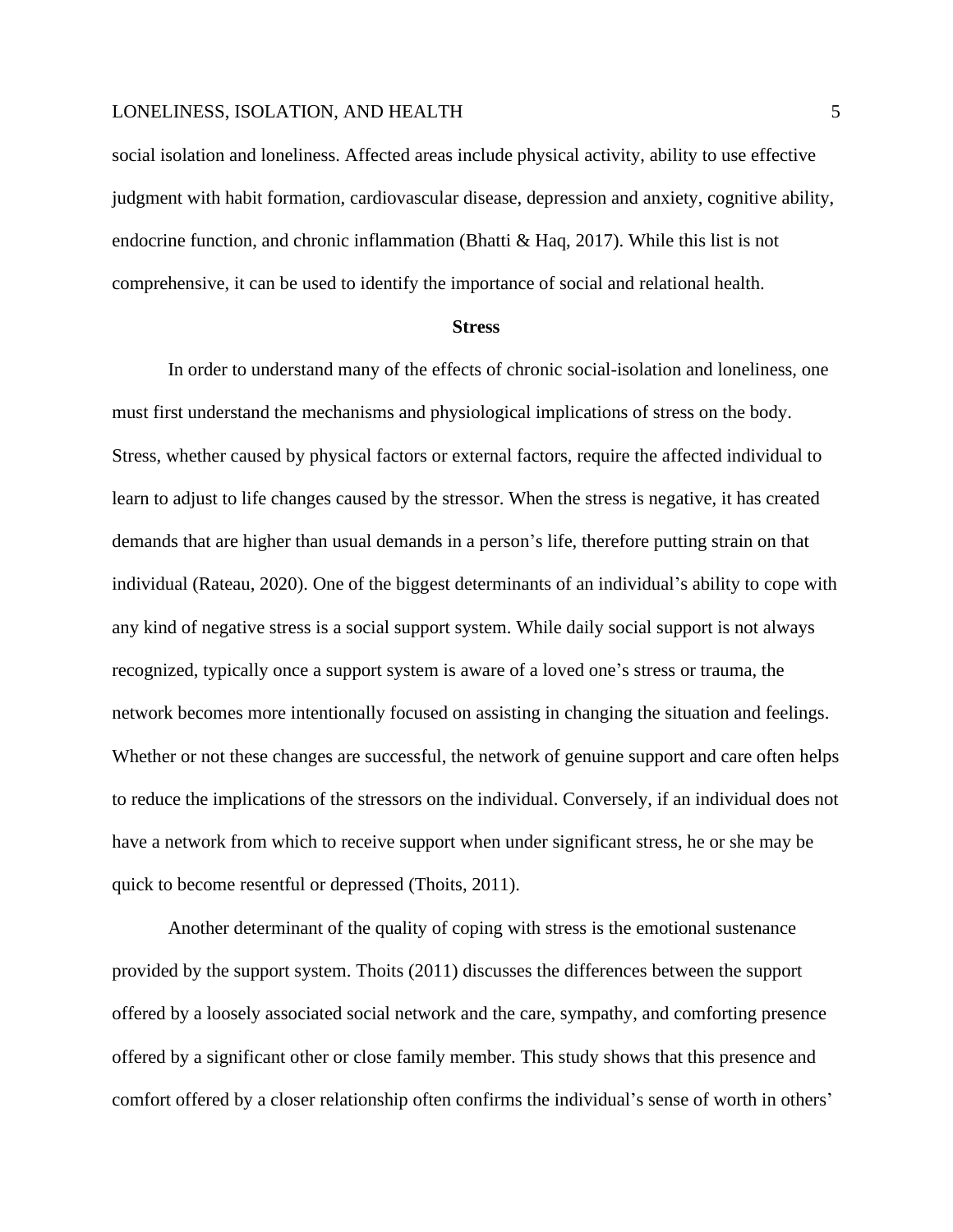lives and supports the individual's belief that he or she is accepted into a group of people. These psychological and psychosocial mechanisms of comfort will often lead to reduced psychological distress (Thoits, 2011).

### **Mortality Risk Factors**

Many studies have examined the relationship between isolation and mortality. One of these is a meta-analytic review which looks at previous research studies to determine the conclusiveness of these studies. This review utilized research studies between 1980 and 2014 which study the same subjects over time through a prospective design. Criteria for inclusion in this review consisted of a prospective design which followed subjects over time, studies that did not include mortality due to suicide or accident, studies with outcomes other than mortality, and all quantitative designs that were not a single-case study. After the exclusion of the studies that did not meet these criteria, 70 independent studies remained to be analyzed. A majority of the studies used involved adults between the ages of 66 and 71 from a randomized community sample. Data was compiled from each study to evaluate a total of over 3 million participants which were followed over an average of 7 years. This data then underwent a series of multivariate statistical models in order to account for the confounding variables of age and preexisting health status. These studies found that the risk of mortality significantly increased by approximately 30% in the presence of chronic social isolation, loneliness, and living alone. While correlation rather than causation is all that can be gathered from this analysis, studies showed statistically significant data that those who reported being socially isolated, lonely, or living alone at the beginning of the study had a much higher likelihood of being deceased at the follow-up survey. This was found regardless of socioeconomic status, participants' age, and length of time before the follow-up (Holt-Lunstad et al., 2015).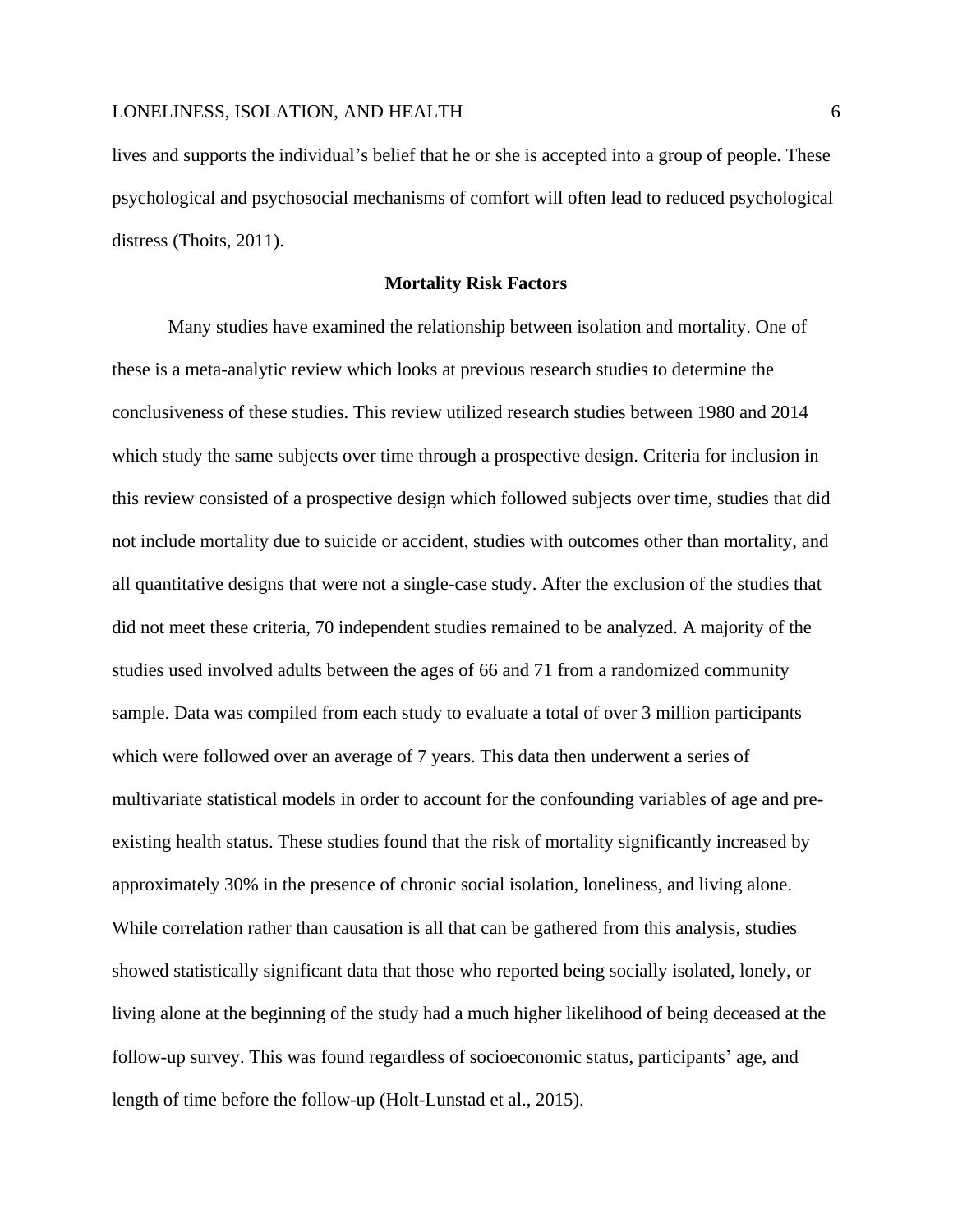One important finding of this meta-analysis involves the variable of aging and its effect on mortality in this context. Although older adults have typically been the subjects of study when it comes to isolation and physical health, this analysis called into question the middle-age population as well. Several studies found that the older population was found to experience greater levels of loneliness and/or isolation; however, in the majority of subjects, this primarily affected mental health rather than physical health. In middle-aged adults, the increased risk for mortality due to physical implications of isolation may be due to increased engagement in risky health behaviors. Additionally, many older adults experience social isolation as a complication of aging. While this still has negative implications on mental and cognitive function, it may not be as detrimental to an individual's physical health as the presence of chronic social isolation or loneliness from a younger age. The older adult who is experiencing social challenges has likely developed some form of resilience and healthier coping than the middle-adult who is struggling with the same thing. As a result, the older adult may fare better in the studies which compared the two. Although this meta-analysis provides valuable insight to the social and physical health of adults, further research is needed on the middle-aged population, as well as the complexities of social interactions (Holt-Lunstad et al., 2015).

### **Lifestyle**

One clear source of these health concerns is the lifestyle choices that loneliness can lead to. Countless studies have found that loneliness increases the prevalence of smoking, alcohol abuse, obesity, and lack of physical activity (Bu et al., 2020). Along with older adults, children and young adults are also negatively impacted by loneliness. With perceived social isolation, children are at an increased risk of depression, inadequate sleep, and decreased executive functioning and development. With each of these lifestyle stressors and choices come many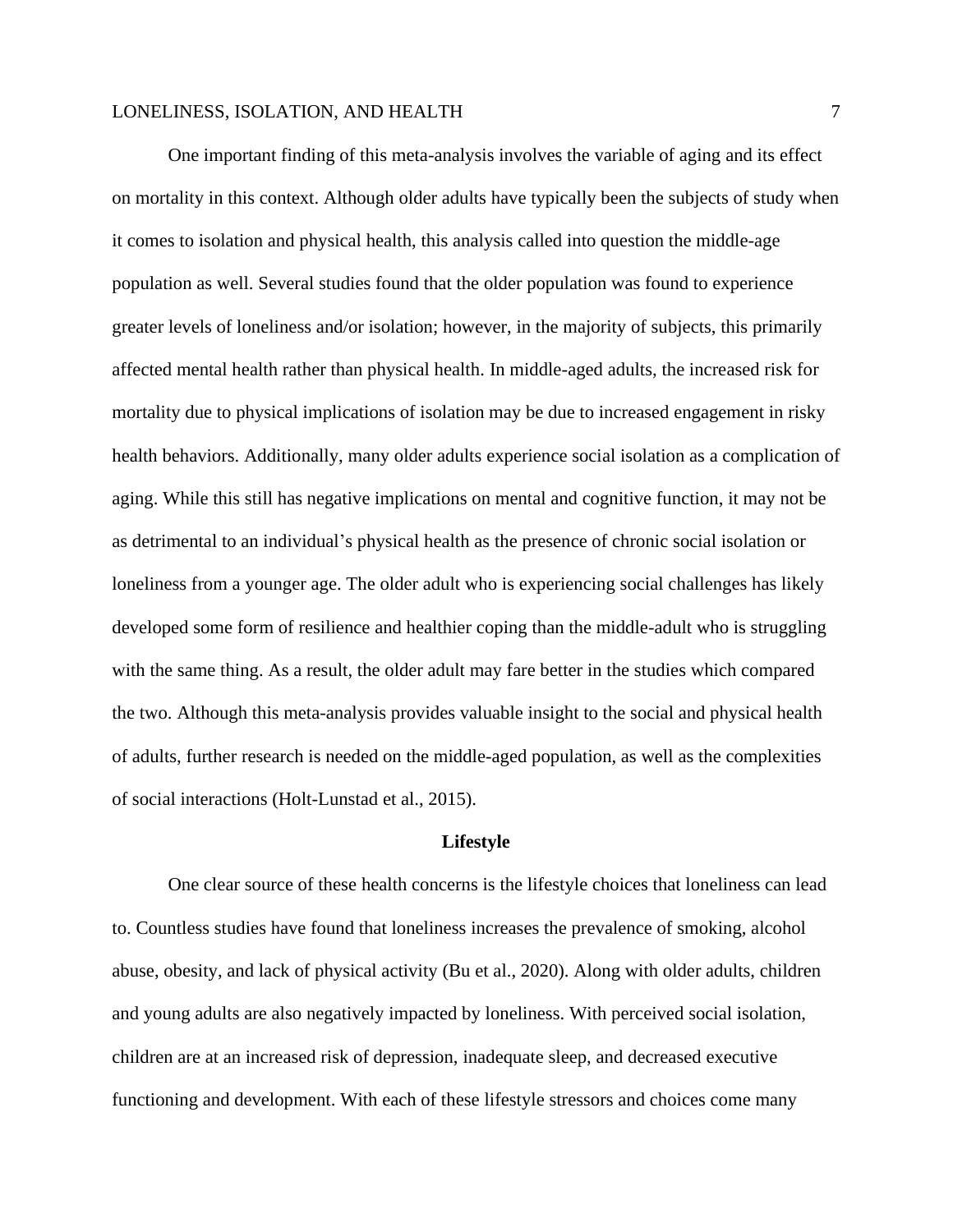potential disease processes, including depression, cardiovascular disease, and inflammation (Bhatti & Haq, 2017).

### **Cardiovascular Effects**

While several prominent risk factors for the development of cardiovascular disease exist in the middle-aged and elderly population, social isolation is one common predictor of the morbidity and mortality of the disease. Various studies have found that those with limited social interaction and social support have a much higher risk of developing rapidly progressing atherosclerosis with an even greater risk of a stroke or heart attack (Bhatti & Haq, 2017). Not only can loneliness and social isolation contribute to the occurrence of a myocardial infarction, but it has also been found that these factors increase the mortality of post-myocardial infarction patients (Leigh-Hunt et al., 2017). Bu et al. (2020) found that this risk factor for loneliness, but not social isolation is a factor in cardiovascular disease. This resulted in the idea that the risk is primarily subjective in the perceived quality of social connections, as opposed to the objective nature of social isolation (Bu et al., 2020). Along with these observational studies of humans, experimental animal studies have shown that increasing an animal's social isolation increases their risk for obesity and type 2 diabetes mellitus. This is in addition to the development of cardiovascular disease, increased overall inflammation, and an increased stress response. This can lead to an endless cycle of the stress response causing increased workload on the heart and vascular system, which can later contribute to organ damage. These animal findings can be paralleled to the findings of human participants having exaggerated fight-or-flight response in stressful situations with a significantly slower recovery time (Bhatti  $& Haq, 2017$ ). This correlation is supported by studies showing the impact of prolonged psychological stress on the cardiovascular system (Bu et al., 2020).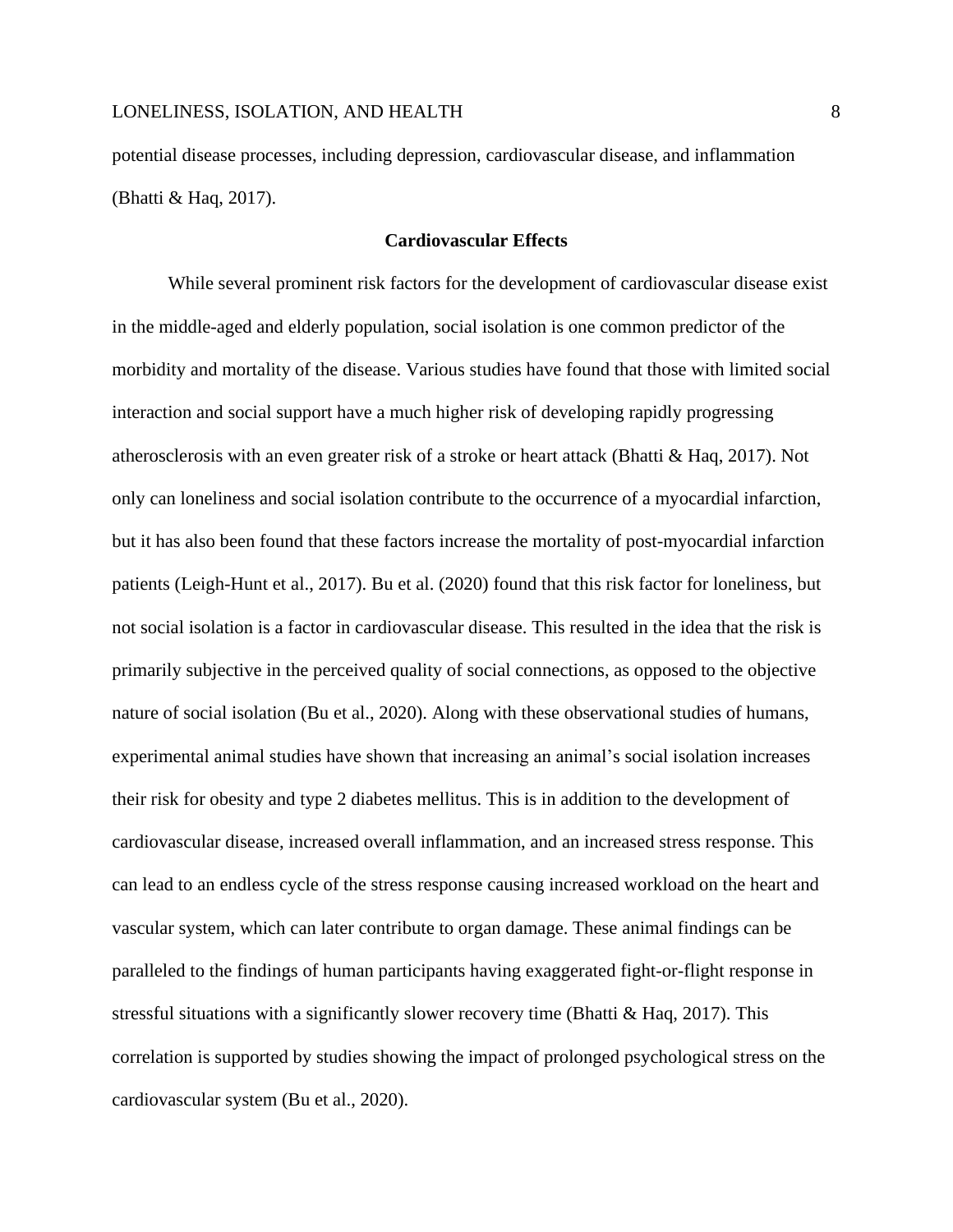An additional unique finding in human participants is hypertrophy of the left ventricle (Bhatti & Haq, 2017). Left ventricular hypertrophy (LVH) points back to the significantly increased workload of the heart due to the hypertension found in socially isolated individuals. Coronary artery disease and atherosclerosis can also play a part in the development of LVH. This is specifically caused by the attempts of the myocardium to compensate for ischemic heart tissue. LVH can lead to the development of myocardial fibrosis, which presents itself with both diastolic and eventual systolic dysfunction (Bornstein et al., 2021). Because LVH has been found to be a component of hypertension, it is likely that this finding is linked to the hypertension caused by social isolation or loneliness.

### **Sympathetic Nervous System**

Several mechanisms indicate the association between loneliness and hypertension. One of these is the sympathetic nervous system (SNS) and its response to loneliness, which can be categorized as a social stressor. The presence of SNS response to this social stress is indicated in an increase in catecholamines such as epinephrine and norepinephrine, which are released in response to acute stress. While there is not strong evidence that shows a direct association between loneliness and a systemic effect, it has been found that loneliness increases norepinephrine levels in the thymus, spleen, lymph nodes, and certain tumors. The SNS and these catecholamines produce immature and proinflammatory monocytes in the presence of social stress, which is mediated by ß-adrenergic receptors. This leads to a proinflammatory state, which can promote damage to the blood vessels and the development of hypertension (Xia & Li, 2018). Although the exact pathophysiology is not fully understood, various studies have shown that this inflammatory state is associated with arterial stiffness, renin-angiotensin-aldosterone system (RAAS) activation, oxidative stress, and endothelial dysfunction, all of which are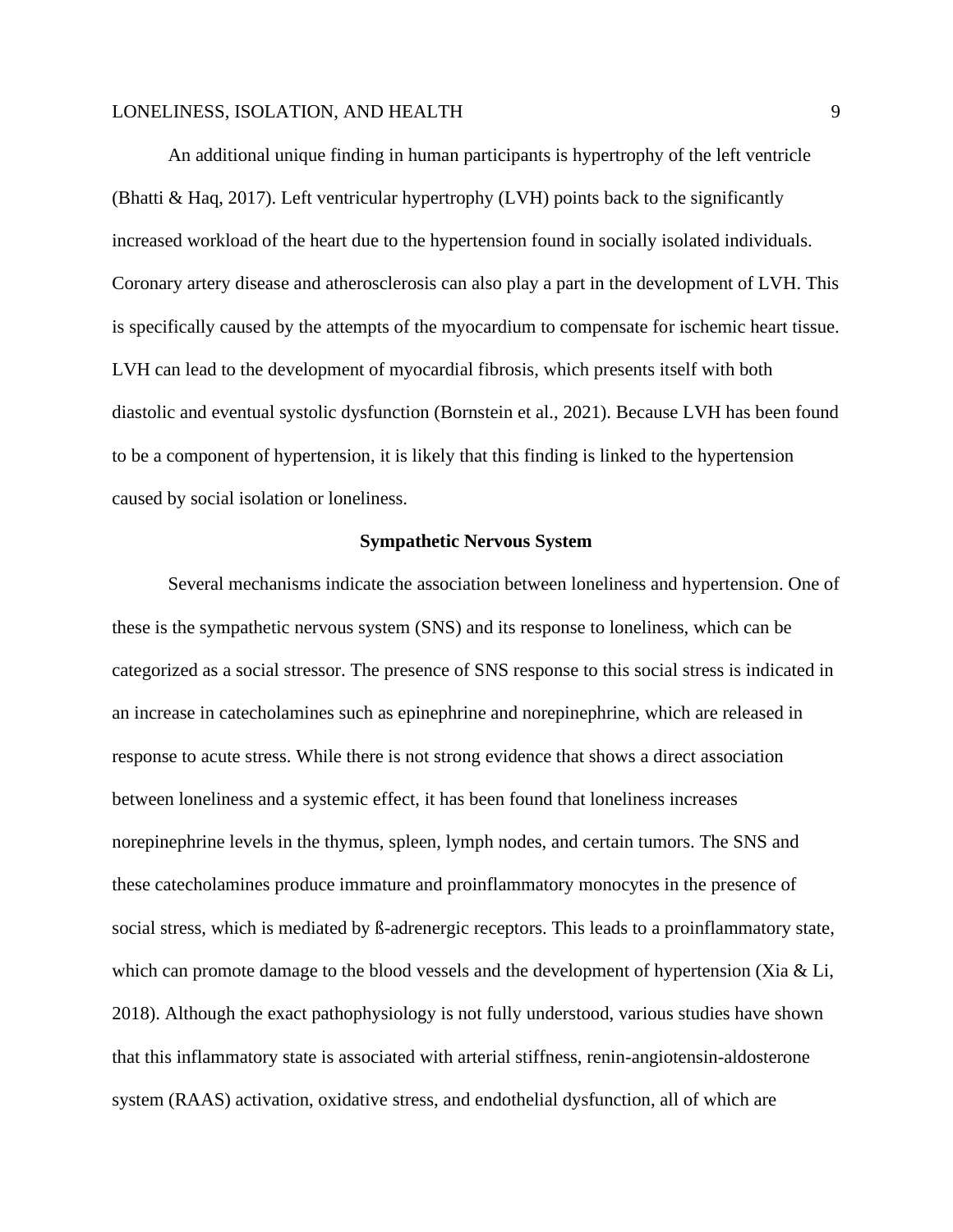exacerbated by inflammation and contribute to an increase in blood pressure (Angeli et al., 2021).

### **Neuroendocrine System**

A common finding when studying lonely individuals is the activation of the hypothalamic-pituitary-adrenal (HPA) axis, which produces the glucocorticoid cortisol in the important process of regulating the body's stress response. Studies have found a connection between loneliness and increased levels of cortisol in the morning, as well as decreased glucocorticoid receptor sensitivity (Xia & Li, 2018). The increased levels of cortisol affect not only inflammatory health, but also sleep health. Cortisol disrupts the Circadian rhythms, thus disrupting the sleep-wake cycle in a person with the chronic stress of social isolation or loneliness (Rateau, 2019). Without the social stress of loneliness, stimulation of glucocorticoid receptors suppresses proinflammatory gene networks. Because of the increased stress of chronic social isolation and loneliness, there is an increase in glucocorticoid resistance, which leads to excessive inflammation, hyperactivity of corticotropin-releasing hormone, and the SNS pathway activation. As previously mentioned, this inflammation can play a part in the development of atherosclerosis, diabetes, and tumor metastasis. Studies of socially isolated animals have also shown a ß-adrenoceptor blockade, which further contributes to glucocorticoid resistance (Xia & Li, 2018).

### **Mental Health**

Another aspect that goes hand-in-hand with the effect on the HPA axis is the condition of 5-HT neurons, which is the serotonin-producing neuron. These neurons are highly sensitive to stress in the body, which results in decreased activity level of these neurons. Studies have found that chronic social isolation leads to decreased excitability, thus providing less response to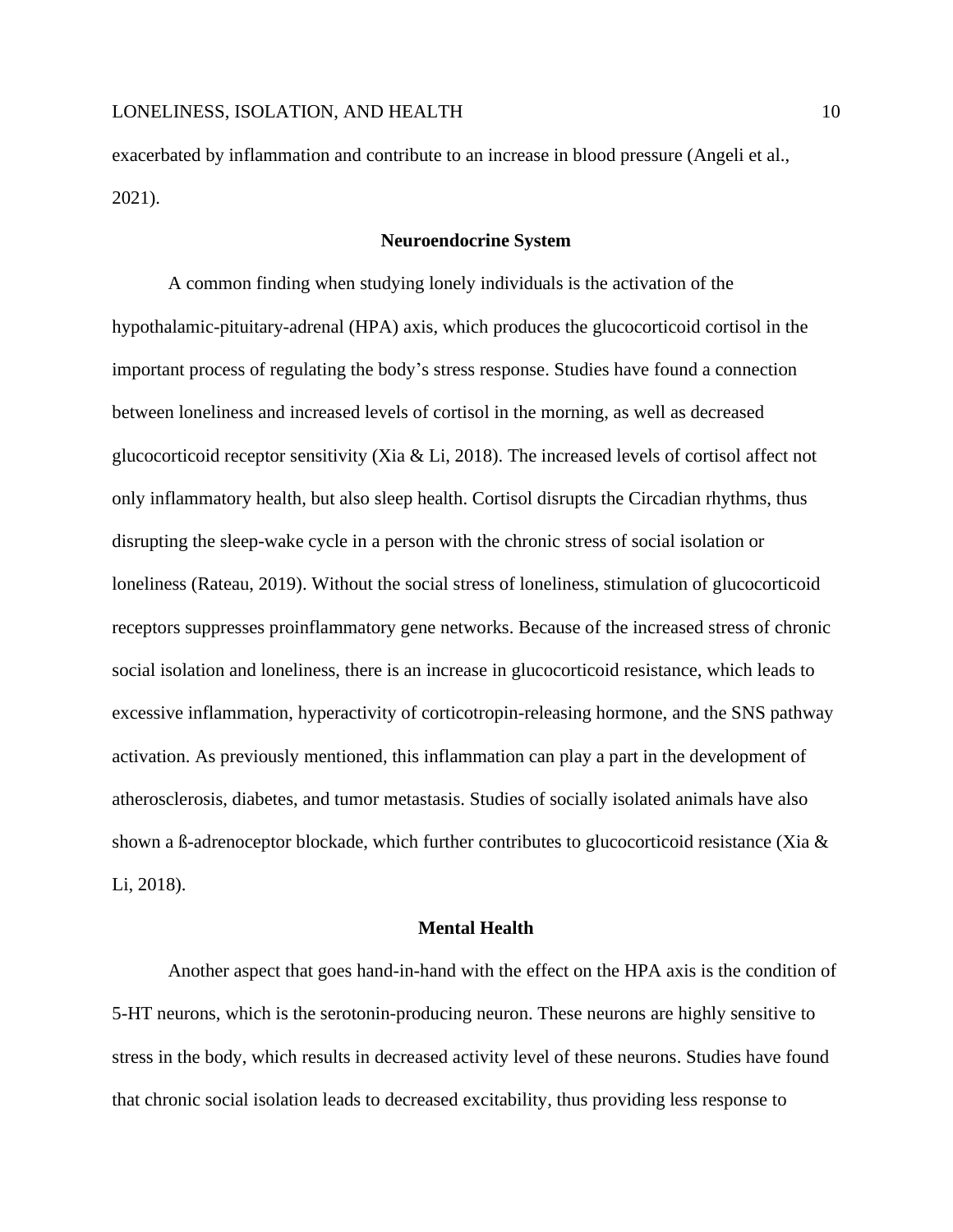stimulation. As a result, 5-HT neurons are unable to produce adequate serotonin, which is characteristic of major depression and anxiety (Sargin et al., 2016). Studies have also shown that individuals diagnosed with depression tend to have higher cortisol responses to stress than those without depression (Krishnan, 2018). This correlates to the aforementioned studies that show a relationship between social isolation and increased cortisol and decreased glucocorticoid resistance (Xia & Li, 2018). It has also been noted that there is an increased level of inflammatory markers, specifically C-reactive protein, in patients with depression (Long, 2018). This further supports the idea that, through a chain of events prolonged loneliness and/or social isolation can attribute to cardiovascular disease, higher levels of inflammation, and other health concerns (Håmmig, 2019).

Further, research has shown an imbalance of serotonin in depression and other similar psychiatric disorders. Researchers have primarily attributed depression to decreased levels of serotonin, epinephrine, and dopamine in the synaptic cleft. This can be due to either decreased presynaptic release or postsynaptic activity (Long, 2018), which can be further supported by the effectiveness of selective serotonin reuptake inhibitors (SSRI's) used in the treatment of depressive disorders (Halverson et al., 2020). This goes on to affirm the previously discussed response of 5-HT neurons to chronic social isolation. When examining brain structures in patients with depression, it was found that the hippocampal volume was significantly smaller than that of patients in remission, along with decreased activity in the prefrontal cortex. These structures play a part in emotional response and are connected to the raphe nuclei, or area responsible for the regulation of 5-HT neurons and therefore serotonin production (Halverson et al., 2020). When an individual becomes chronically socially isolated, each of these areas are widely impacted, thus contributing to depression (Sargin et al., 2016).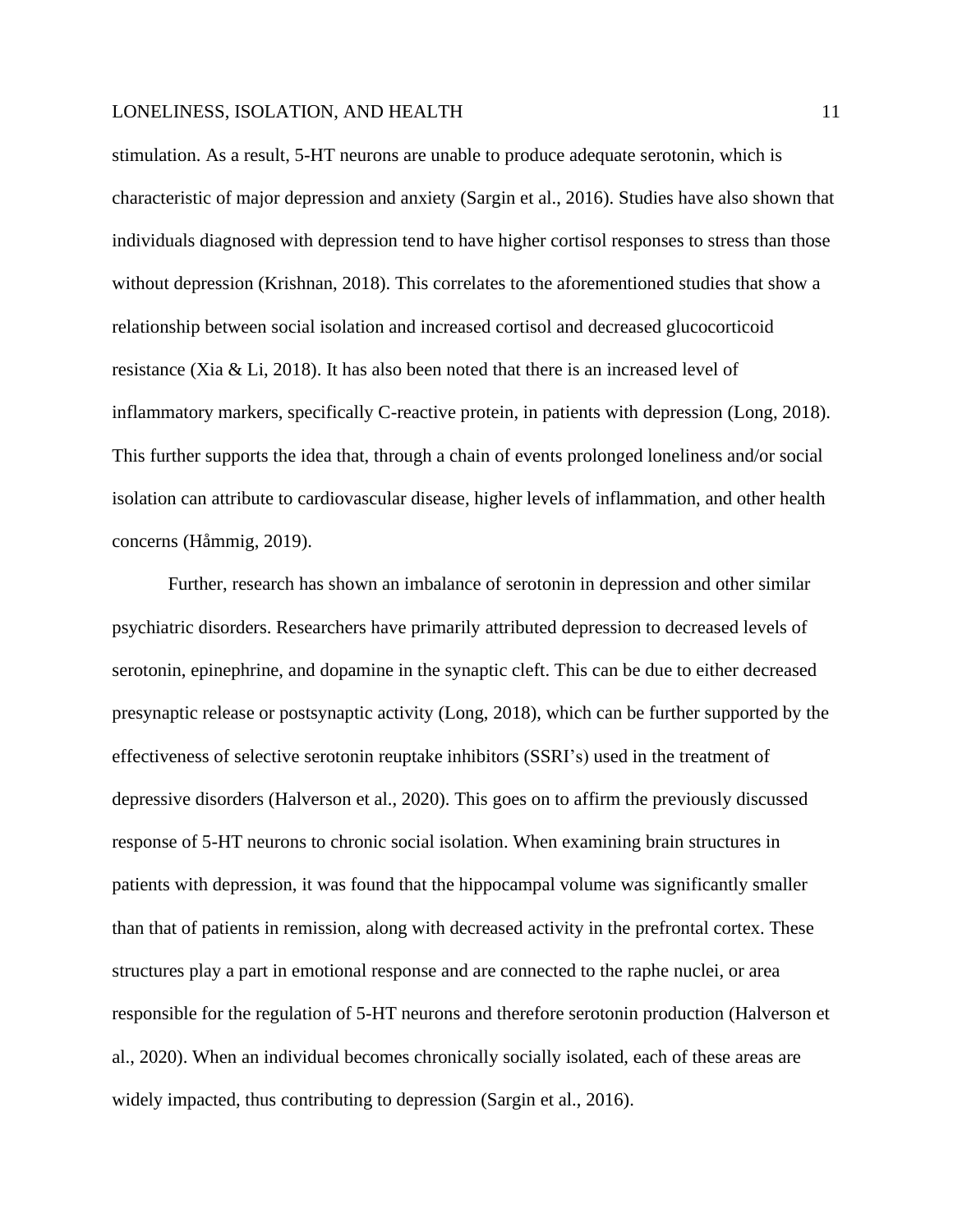One of the contributing factors to the development of depression, along with neurophysiological factors, is the presence of early life stressors including neglect or trauma (Long, 2018). This can be partially attributed to the effect of stress on telomere length. Telomeres are the protective caps that are found on the end of chromosomes. In general, the diminishing size of telomeres points to normal aging, however telomeres are also found to be shortened in stressed people, which can influence the development of depression and the genetic rate at which our cells age (Rateau, 2020). Childhood trauma can also often contribute to attachment issues, specifically with the tendency to withdraw and self-isolate from relationships. This can in turn exacerbate the development of depression, whether it be earlier or later into adulthood (Lahousen et al., 2019). This will be further elaborated upon in the section entitled "Pediatrics."

While depression and anxiety are often associated with loneliness, they can also propel individuals to further health complications. One of the key characteristics of depression, especially in those with a low support system due to social isolation, is poor self-care. This may present itself as inability to brush their teeth or low motivation to eat or partake in regular physical activity. Each of these complications can lead to further issues, such as worsening cardiovascular disease and nutrient deficiencies (Halter, 2018). Other complications from depression include chronic pain, social phobia, relationship difficulties, and self-harm or suicide. These cannot only be caused by social isolation, but further exacerbate the issue of chronic isolation, indicating the possibility of an endless cycle if proper treatment is not obtained (MayoClinic, 2021).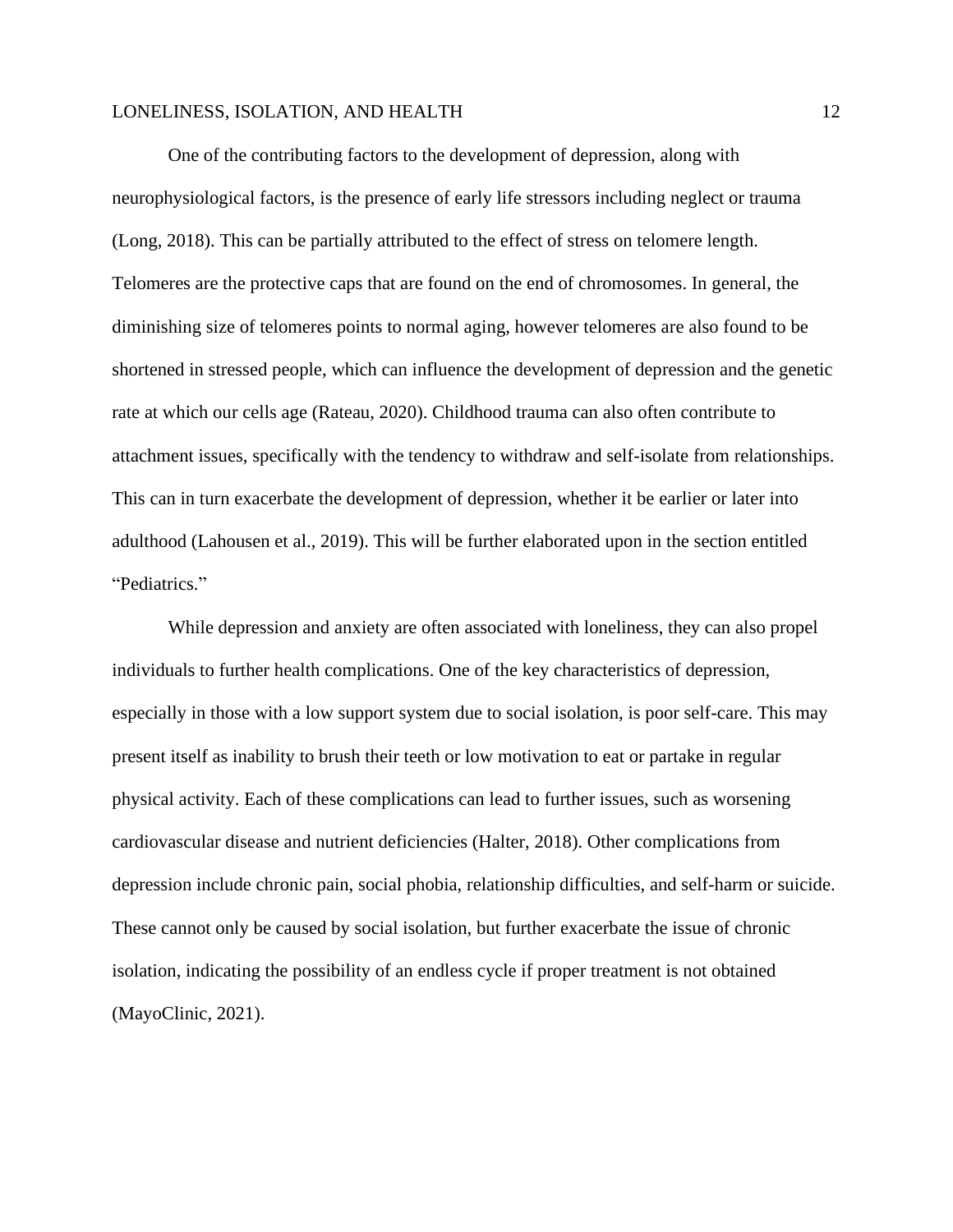### **Spiritual Health**

Another important part of overall health and wellbeing is spiritual health, also known as religiosity or spirituality. Regardless of the religion, spiritual health needs can be met through prayer, emotional support, and religious activities. Each of these, however, is often connected to social interactions. Research and other sources have shown that when an individual withdraws from spiritual connectedness, he or she can quickly slide into depression or further withdrawal. (Long, 2021). Spirituality or the pursuit of any religion also encourages an individual towards self-betterment. When one is focusing on improving him or herself, there is less feeling of loneliness or isolation, thus improving outcomes among spiritual people. Spirituality in any form is found to increase well-being, improve response to illness, and enhance coping ability. Because these implications of spirituality are so high, it is important to be able to educate the population on the importance of social connectedness through spirituality (Janzen et al., 2019).

## **Pediatrics**

## **Pediatric Isolation and Mental Health**

The importance of socialization among children throughout their development is widely known. More studies are emerging, however, discussing the science and physiology behind the role of socialization in pediatrics as isolation and loneliness increase in prevalence among this population. As quarantining and lockdowns have become far more common in children and adolescents, the historically suspected results of prolonged social isolation have become the reality in many children's lives (Loades et al., 2020). Another historical factor to mental health in the pediatric population is chronic physical health conditions often requiring hospitalization. One of the primary explanations for this is the toll this takes on social connections in a pivotal period of childhood. When children with chronic conditions are hospitalized significantly more than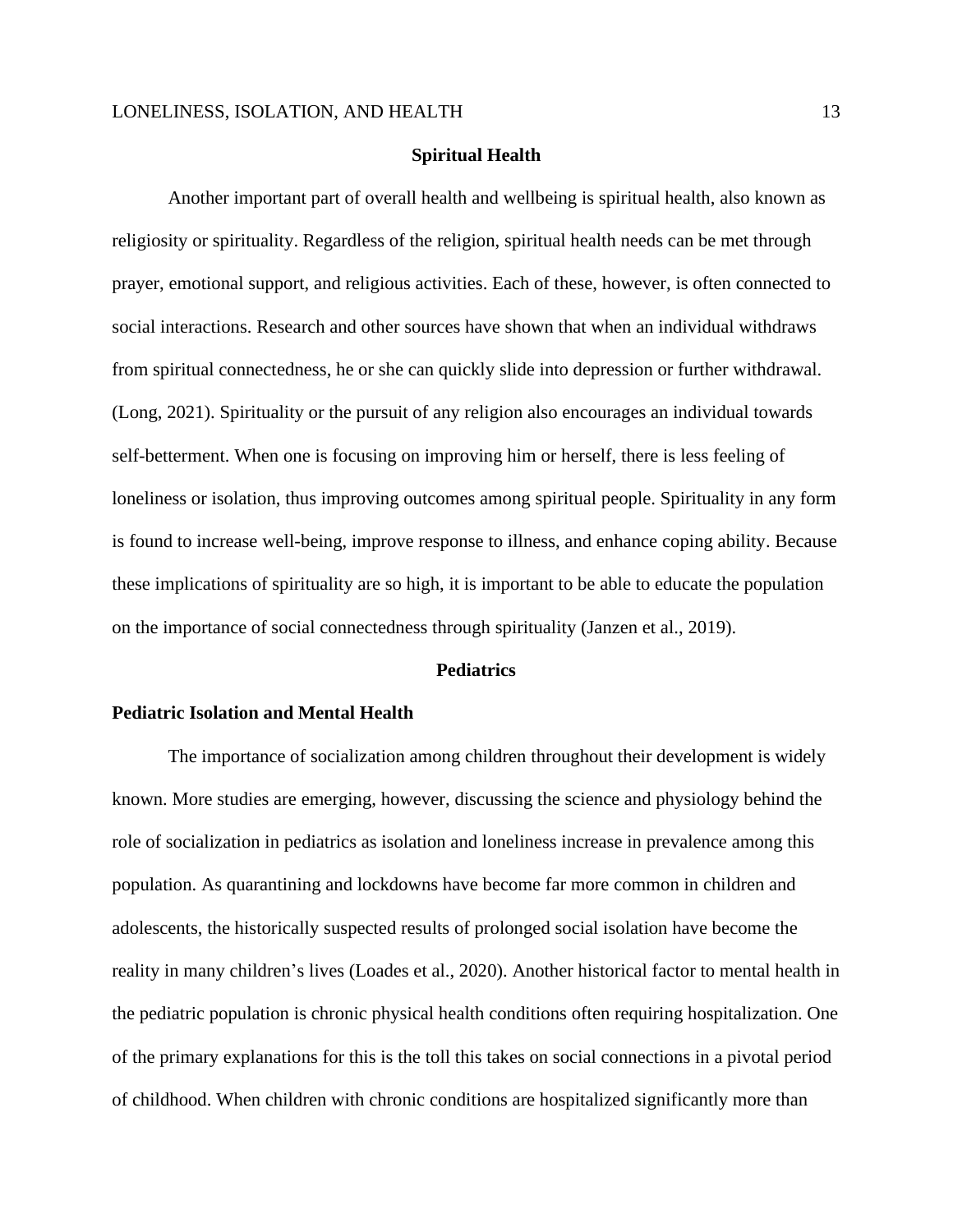their peers, they miss out on valuable opportunities to socialize and build connections whether at school or other activities. One study found that implementing psychological and social support during and shortly after a pediatric hospitalization greatly increases the mental health outcomes of that patient. This also supports the hypothesis that the stress of isolation in pediatric hospitalization influences the mental and overall health of an individual (Doupnik et al., 2016).

### **NICU Background**

One source of isolation that is not frequently considered is the neonatal intensive care unit (NICU), specifically for premature babies with extended stays in this unit. Parental effects of having a child isolated in the NICU include loss of parental role, trauma or psychological distress, and disrupted bonding with the infant (Lean et al., 2018). NICU hospitalization can often be seen with impaired attachment abilities later in life due to separation from the family (Kim et al., 2020). A study performed by Kim et al. (2020) has shown that a disorganized attachment style is over six times more prevalent in NICU infants than those who remain with their mother immediately after birth. Long-term, adults with a disorganized attachment style lack a consistent approach towards relationships of any kind. Although those with disorganized attachment desire relationships, they fear the intimacy of one (The Attachment Project, 2020). This can be partially attributed to the alteration in parental role due to separation in the NICU (Kim et al., 2020), as the lack of consistency in caregivers can often increase the development of this attachment style (Granqvist et al., 2017).

In an infant, healthy attachment has been influenced by nurturing touch, closeness to the mother, understanding the infant's cues, and responding appropriately according to those needs. Along with the trauma of NICU hospitalizations, such early separation between a preterm infant and his or her mother can greatly disrupt the process of attachment-building (Kim et al., 2020).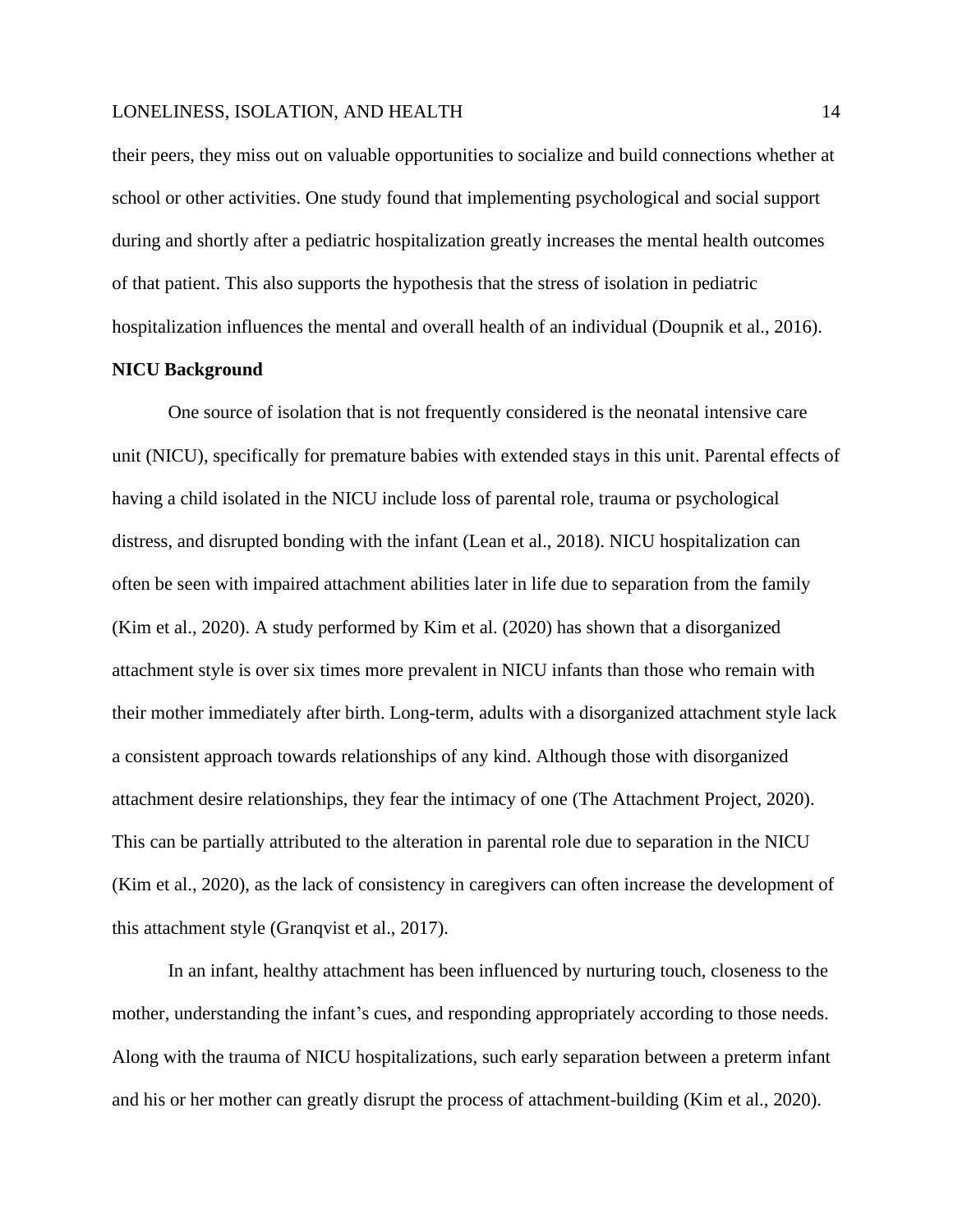Another factor which further impairs the attachment-building relationship is maternal and paternal mental health. Studies have found that 35% of mothers and 24% of father experience stress disorders such as post-traumatic stress disorder (PTSD) following NICU hospitalization. This poor parental mental health often disrupts parent-infant bonding and promotes more withdrawn tendencies in both the newborn and parents (Lean et al., 2018). Because of the disruption in the process of bonding and attachment-formation, there often arises a series of complications seen throughout the lifespan. As previously mentioned, one of these effects can be seen in the development of depression (Long, 2018).

Additionally, NICU hospitalization often increases the risk for short and long-term neurodevelopmental implications due to isolation and impaired attachment or bonding experiences following birth. A preterm infant born anytime between 24 and 40-weeks' gestation go through a critical period in the NICU during which a series of complex neurological events occur. During this time frame, many synaptic and neuronal connections are made, and brain structures such as the thalamus, cortex, and cerebellum are matured. These are all extremely vulnerable to the infant's experiences of isolation and trauma while in the NICU (Aita et al., 2017).

### **Previous Studies Completed**

Multiple studies have been completed on the longer-term effects of NICU hospitalization of infants. Pennestri et al. (2015) noted that a majority of research addressed the promotion of attachment and bonding during the NICU stay as a preterm infant. This prompted a study of longer-term attachment styles of NICU babies without the confounding variable of prematurity. Through this study, researchers recruited mothers during pregnancy between the weeks of 13 and 20. Mothers had to be 18 years of age and older and were unable to participate with serious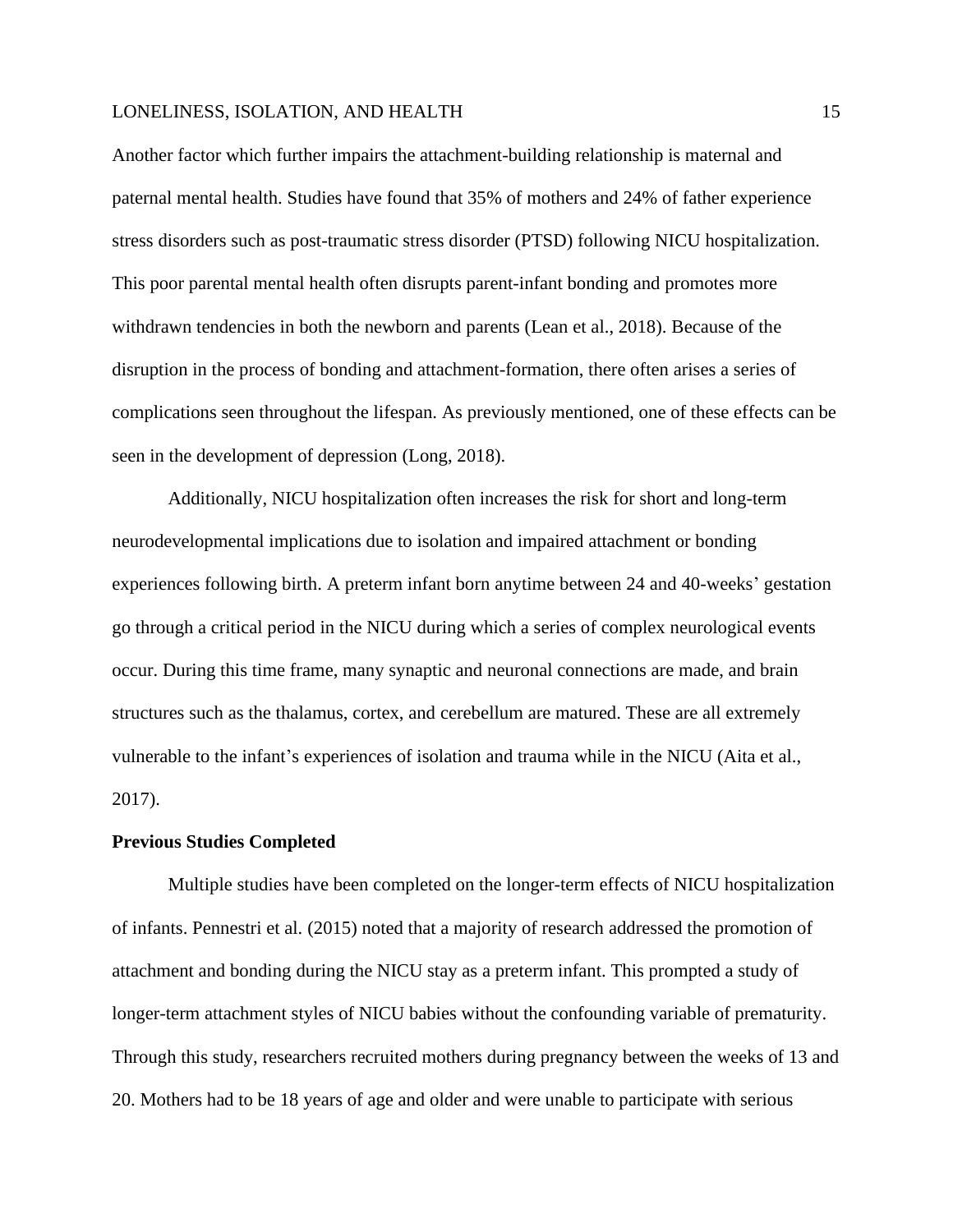obstetric complications or chronic illnesses. In order to prevent the confounding variable of prematurity, participating infants had to be born at full-term, or greater than 37 weeks' gestation (Pennestri et al., 2015).

Data was collected observationally when the children were born, being separated into categories of NICU hospitalization and non-NICU babies. By 36 months of age, 55.4% of the non-NICU group were securely attached, 24.5% were insecure, and 20.1% had the attachment style of disorganized. In the NICU group, only 43.5% were securely attached, 8.7% were insecure, and 47.8% were disorganized. While lifestyle, socioeconomic, and parenting factors each play a part in the formation of attachment styles, statistical analyses were performed to rule out these confounding variables. Other confounding variables that were ruled out were maternal mood and anxiety, sensitivity to infants' needs, developmental indexes, birth weight, delivery complications, infections, and general health. While this study provides valuable insight in just one effect of separation in NICU infants, it does not include premature babies, which represent a majority of the population in the NICU (Pennestri et al., 2015).

#### **Elderly**

#### **Cognitive Function**

Loneliness can severely impair an individual's cognitive functioning as he or she ages. These effects can often lead to decreased quality of life and motivation, thus damaging the individual's desire to participate in life's activities, and further contributing to the exacerbating cycle of loneliness (Bhatti & Haq, 2017). As previously mentioned, prolonged social isolation has been connected to the increase in glucocorticoids and glucocorticoid resistance within the body. This chronic excessive secretion of cortisol can lead to hippocampal atrophy and the suppression of neurogenesis (Krishnan, 2018). This neurogenesis inhibition can be a risk factor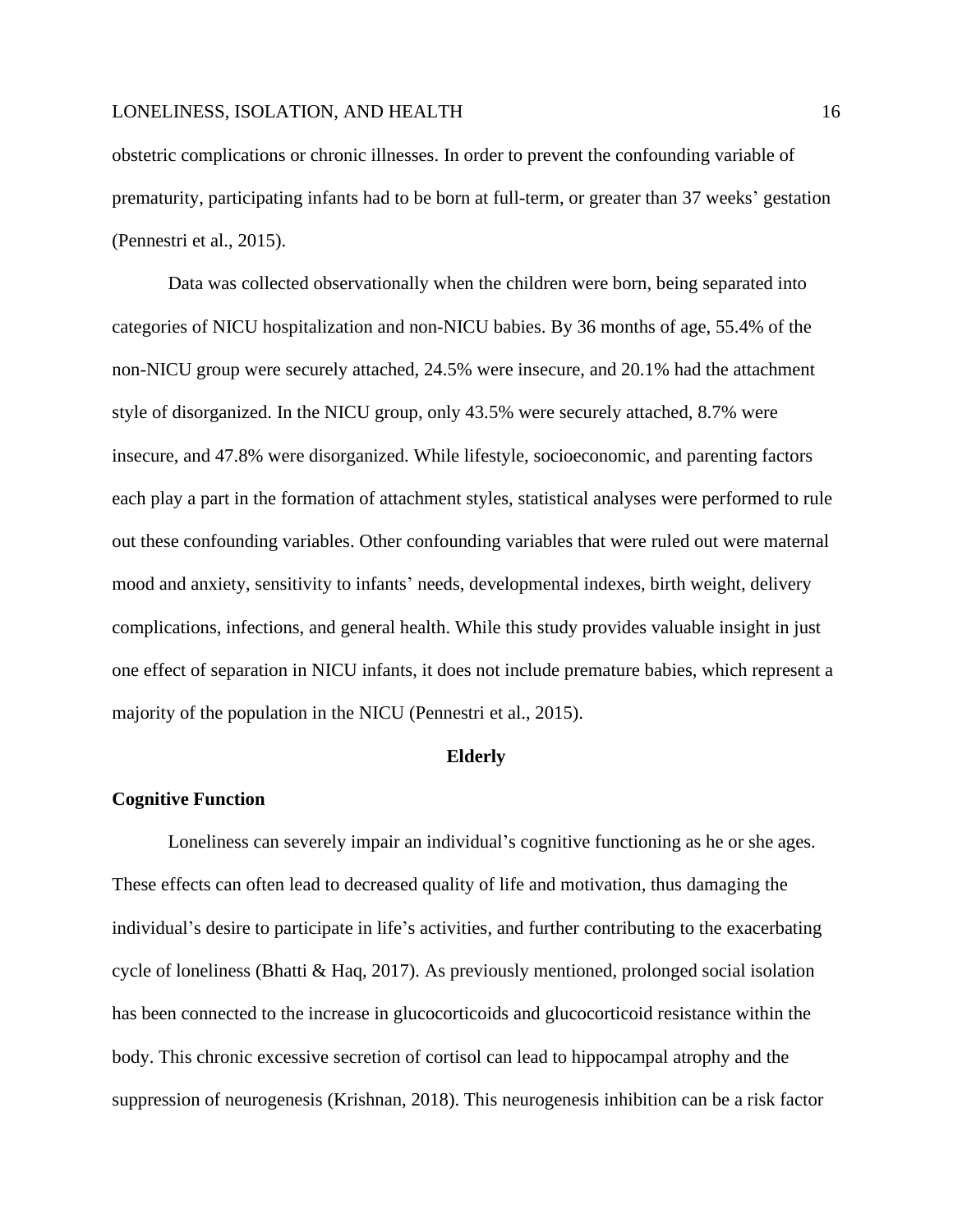for cognitive decline leading to the development of dementia (Bhatti  $\&$  Haq, 2017). In fact, many studies point to a connection between limited social connections and the development of dementia. In comparison, those with larger social networks have a decreased risk of developing dementia. Socialization, whether found in church attendance, volunteering, recreational activities, or work, is found to protect against the mechanisms of cognitive decline (Poey et al., 2016).

Along with glucocorticoid resistance and excessive cortisol secretion, oxidative stress has been found to play a part in the progression of cognitive decline (Long, 2018). The discovery of oxidative stress in socially isolated individuals helped to make the connection between chronic psychosocial stress and vascular disease. Oxidative stress is also linked to isolation-induced changes in the HPA, SNS, and immune system. In a study involving socially isolated rats, there was an increase in oxidative stress markers in the hypothalamus which likely triggered a systemic stress response along with the activation of the HPA axis. From the standpoint of the vascular system, social isolation-induced oxidative stress has also been found to promote the development of atherosclerosis and further contribute to inflammation of the vasculature (Xia & Li, 2018). The vascular damage caused by the oxidative stress may play a significant role in the development of Alzheimer's disease, dementia, and cognitive decline (Long, 2018).

One study establishes the connection between genetic susceptibility, social environment, and the development of Alzheimer's disease and dementia. Specifically, the APOE e4 allele is associated with control of lipids, cholesterol, neuroplasticity, neurogenesis, and inflammatory response of the brain. Each of these in turn can contribute to the development of Alzheimer's disease, making the allele the strongest genetic risk factor for the progression of the disease. Although this is a strong risk factor for Alzheimer's disease, it also interacts with an individual's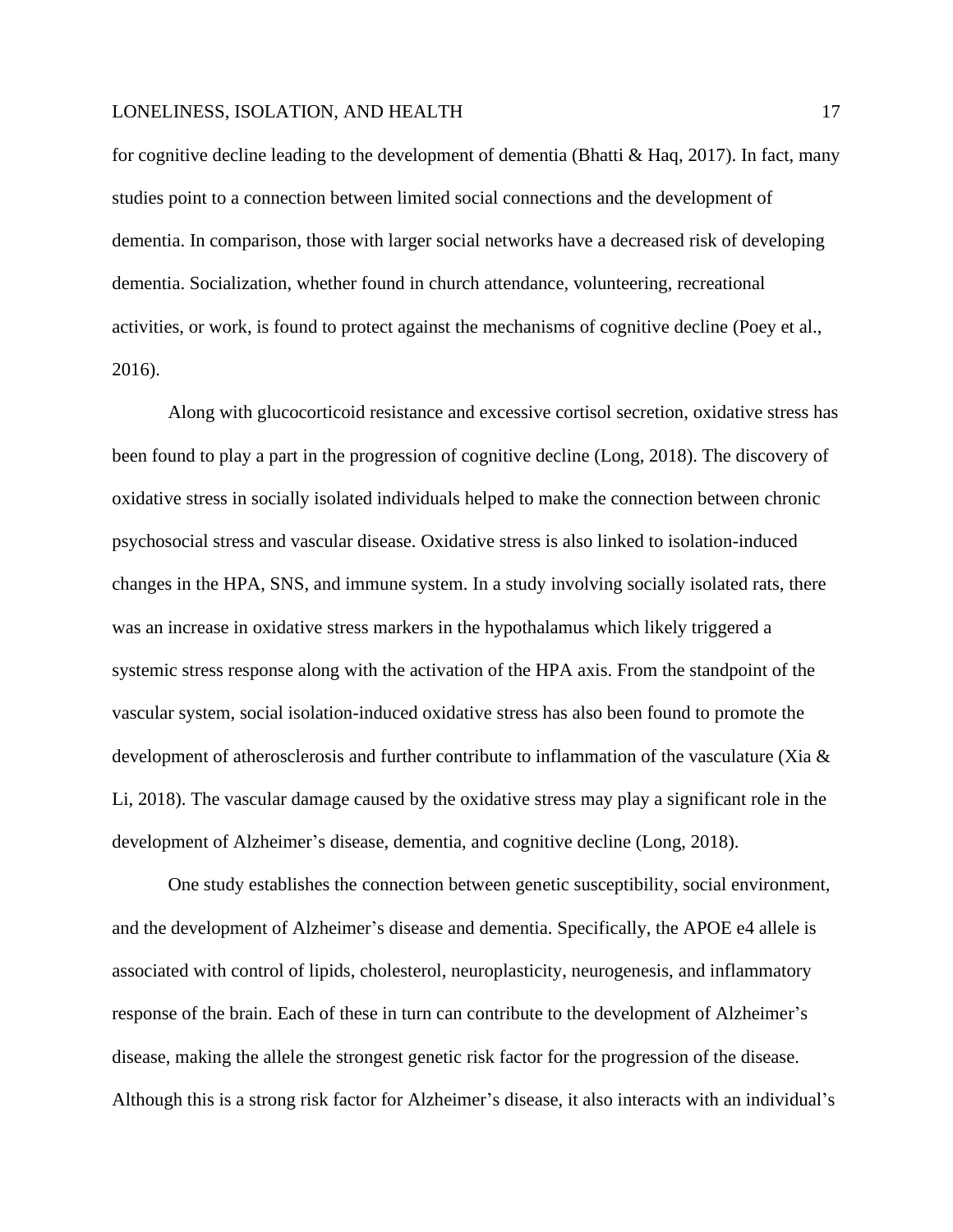social environment to impact cognitive functioning. Many studies show a connection between social contexts and parts of the brain associated with memory (Poey et al., 2016).

Poey et al. (2016) completed a study to determine if this connection in individuals with the APOE e4 allele was strong enough to reduce the risk of cognitive impairment. During this study, researchers analyzed data from a retirement study sponsored by the National Institute of Aging. Social variables were assessed based on family size, social engagement in volunteer activities, current work status, marital status, and living arrangements. Subjects were also asked about their perception of social support in order to evaluate loneliness and perceived isolation. Each of these results were then evaluated based off of the presence of the APOE e4 allele. This study produced several valuable findings. Marriage and social engagement were found to be associated with a decreased risk of dementia or any kind of cognitive impairment. The study also found that subjects with the APOE e4 allele and decreased social functioning had a nine times greater risk for development of Alzheimer's disease when compared to the socially connected individuals possessing the allele. The same was true with perceived social support, indicating that those who did not perceive the presence of social support had an increased risk for the development of Alzheimer's disease and cognitive impairment. It also concluded, however, that the presence of social ties or marriage was not significant enough to eliminate the risk of Alzheimer's in those with the allele. Although the risk is not entirely eliminated, this provides substantial evidence that strong social connections and support can provide protection from some level of cognitive decline (Poey et al., 2018).

Another study performed by Elovainio et al. (2018) determined the limitation of cognitive performance on many different studies that looked at isolation and health outcomes. This study looked at participants from the Whitehall II Study, which examined the mortality of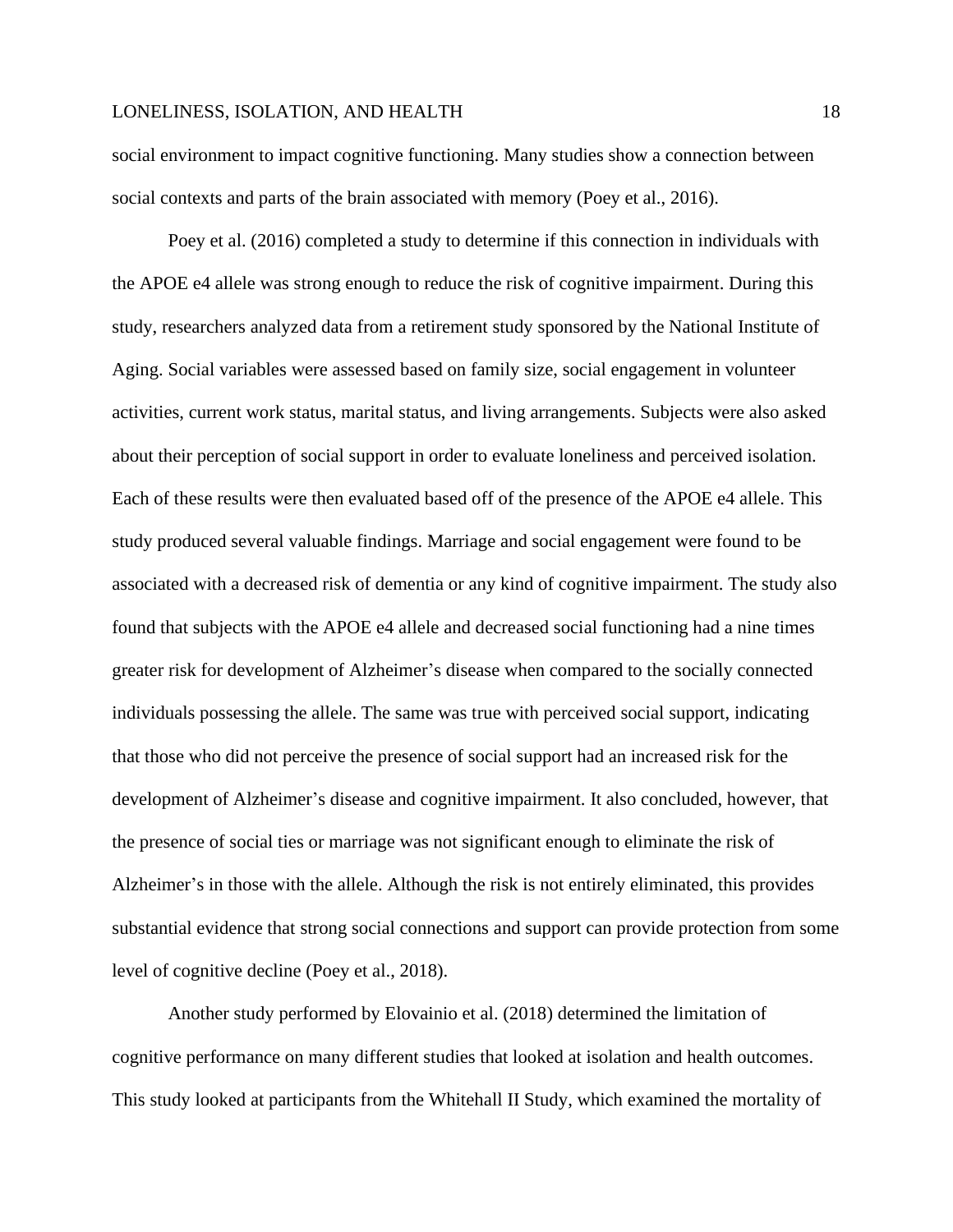civil servant employees in London. The participants used for this study were between the ages of 35 and 55 years and included both men and women. In order to measure social relations and incidence of isolation, Elovainio et al. (2018) provided a self-reporting survey on social contacts and marital status. Cognitive functioning was then studied through verbal, mathematical, fluency, and memory-associated tests. These variables of socialization and cognitive function were then analyzed using statistical analyses. The results were compared by categorizing into levels of social connection and cognitive abilities. Confounding variables such as age, sex, ethnicity, and socioeconomic group were then listed and studied to rule out any effect that they may have had on results of the study. Through this research, clear differences were found between social connectedness and rate of cognitive decline. The baseline level of cognitive functioning did not play a significant role in the average rate of decline through this study. This research contributes to the widely accepted evidence that connectedness is vital for successful aging because of the focus on changing cognitive abilities, which has typically been used as a limitation to former research (Elovainio et al., 2018).

### **The Immune System**

While the immune system is affected by social isolation and loneliness across all ages, it is most commonly seen in the elderly due to the natural aging process which often causes a weakened immune response (Ali & Chawla, 2020). Because loneliness is seen as a chronic stressor in the life of an affected individual, it can be assumed that the effects of stress on the immune system are in play in this individual. Stress has been linked to the development of immunosuppression by decreasing the number and functional capabilities of natural killer cells, which are vitally important in fighting pathogens. Stress also decreases lymphocyte proliferation, alters the production of cytokines, and decreases phagocytosis performed by neutrophils and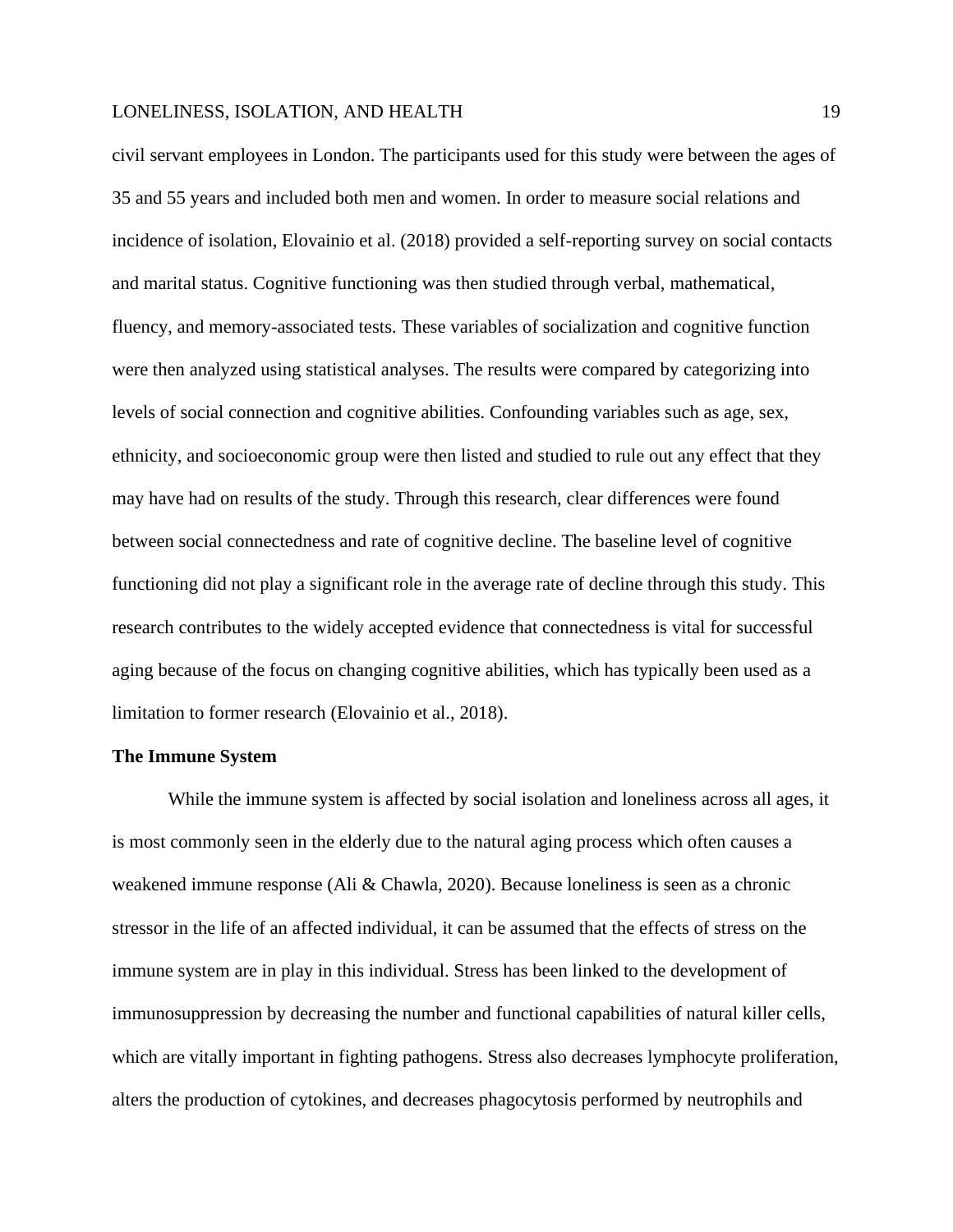monocytes. Each of these immune system effects can increase the risk or worsen the preexisting conditions of multiple sclerosis, asthma, rheumatoid arthritis, and cancer, along with other immune-related diseases (Rateau, 2020). Another concept, discussed later, is failure to thrive and malnutrition, which greatly decrease an elderly individual's immune response (Ali & Chawla, 2020). The effects of loneliness on the immune system have been molecularly traced back to chemicals within the brain and gene expression. Namely, the SNS activation occurring in lonely individuals results in instability between pro- and anti-inflammatory signaling which leads to an unpredictable immune response (Xia & Li, 2018).

Along with SNS activation, there is also a relationship between isolation and conserved transcriptional response to adversity (CTRA) gene expression. This often decreases the antibodyand antiviral immunity-related genes in an individual, thus leading to decreased immune response to pathogens. CTRA simultaneously causes the upregulation of proinflammatory cells which cause further glucocorticoid resistance. The inhibition of the anti-inflammatory effects of glucocorticoids on the body can then contribute to the development of chronic disease known to be associated with loneliness. CTRA gene expression can also cause a positive feedback loop which exacerbates the presence of loneliness. Studies have found that the release of proinflammatory cytokines, caused by CTRA gene expression, may push the development of behaviors which increase loneliness. These behaviors can be seen in damaged affective, perceptual, and motivational processes that may decrease one's perceived need for social interaction (Xia & Li, 2018). Multiple studies have confirmed this association between an impaired immune response and social isolation as evidenced by a high level of Epstein-Barr virus (EBV) antibody titers in individuals experiencing higher levels of social isolation (Bhatti & Haq, 2017).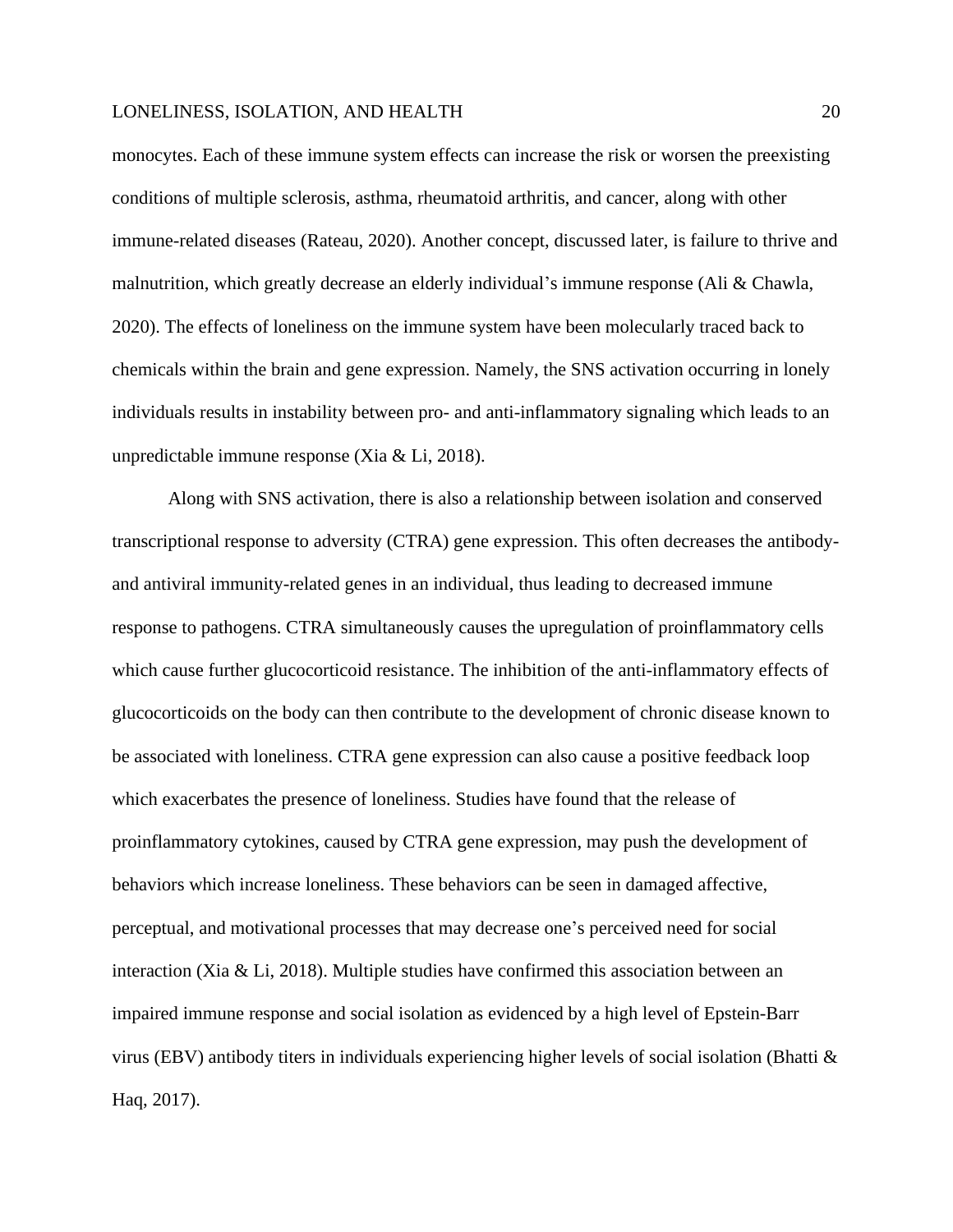## **Failure to Thrive**

Failure to thrive is a term commonly used when describing a child's growth and development being slowed by weight loss, decreased appetite, and poor nutrition (Ali & Chawla, 2020). The National Institute of Aging defines failure to thrive as a "syndrome of weight loss, decreased appetite and poor nutrition, and inactivity, often accompanied by dehydration, depressive symptoms, impaired immune function, and low cholesterol" (Agarwal, 2020, para. 1). Rather than being a single medical condition, it is a collection of symptoms related to an underlying physical, mental, or psychosocial condition. Because this is not a specific disease process, the pathophysiology widely varies on the cause of failure to thrive. The most common causes of the symptoms are individual disease processes such as cancer, as well as medication side effects (Ali & Chawla, 2020). According to Ali and Chawla (2020), the depression and despair caused by social isolation of the elderly can also play a part in the development of failure the thrive. This can be a result of the hopelessness that leads to poor intake of food. Many elderly persons report feelings that their life is not worth living anymore due to both physical limitations and social circumstances. This will often lead to poor appetite or refusal to eat as a manifestation of this emotion (Ali & Chawla, 2020).

When an elderly adult becomes significantly isolated and depressed, a multitude of physiological processes can occur. The malnutrition that is often seen in failure to thrive can lead to clinically significant weight loss, which is defined as a loss of greater than 5% over six to twelve months (Agarwal, 2020). Researchers have examined various complications resulting from weight loss in the elderly and have inconclusive results on the relation between body mass index (BMI) and rate of functional decline. One study examining 983 community-dwelling older adults did, however, show an association between unintentional rapid weight loss and functional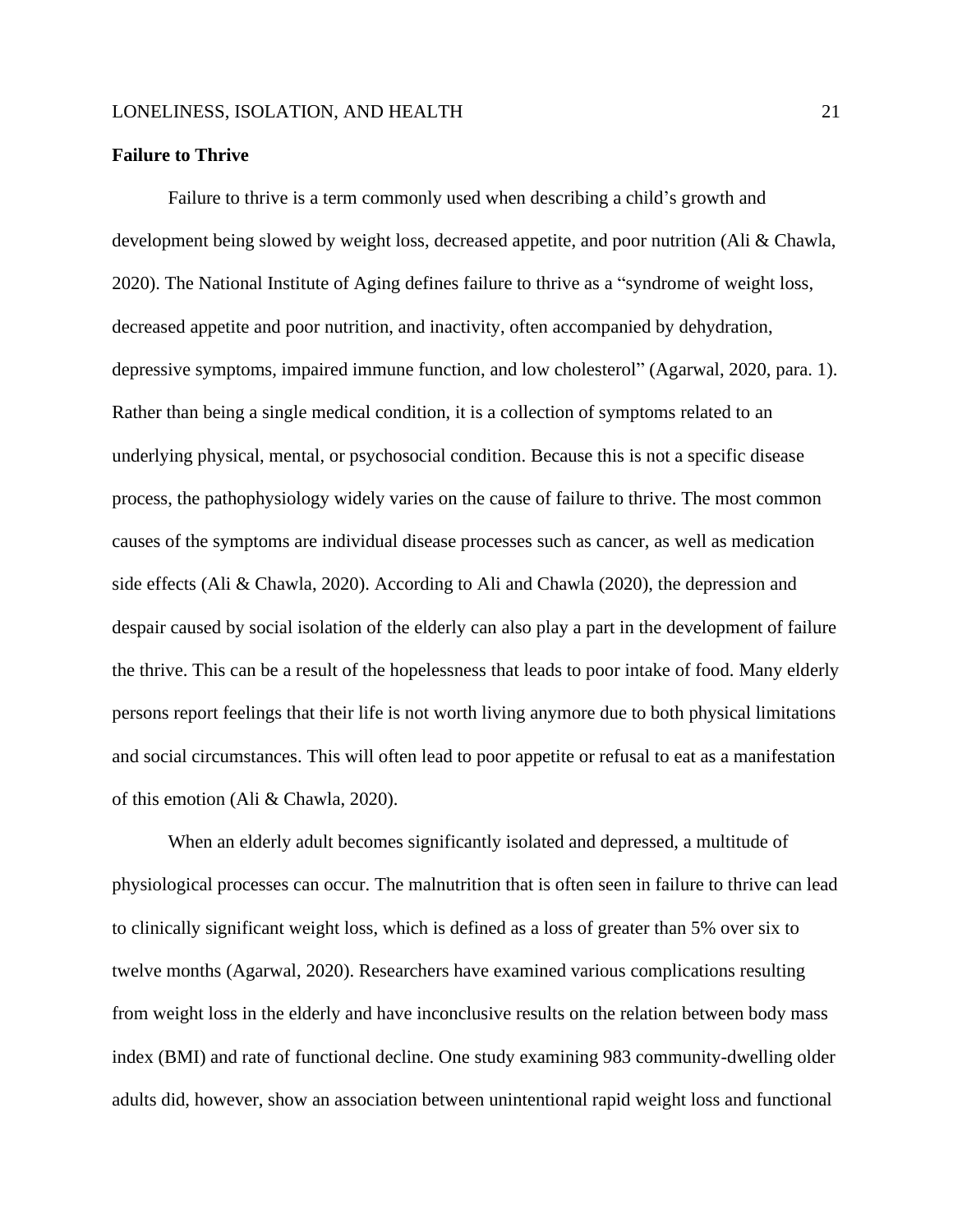abilities throughout aging (Ritchie et al., 2008). This study specifically examined the changes in activities of daily living (ADLs) and mobility over a 4-year time period. One potential contributing factor to the loss of function due to unintentional weight loss seen in failure to thrive is the lack of protein and therefore loss of lean body mass that allows for more functional abilities. Another factor is the risk for injury with decreased body fat that comes with malnutrition. Because of a patient's risks with mobility, the elderly adult may choose to remain even more sedentary, contributing to further loss of range of motion and function (Ritchie et al., 2008). Additional studies have also found that unintentional weight loss associated with failure to thrive in older adults can contribute to increased hospital complications, admissions to nursing homes, and poor quality of life (Agarwal, 2020).

### **Quality of Life and Resilience**

Before considering how loneliness affects quality of life and mental health in the elderly, it is important to understand the meaning of the phrase "quality of life." Quality of life can be defined as the perception of an individual's positioning in life based on psychological factors as well as culture, values, expectations, aims, independence, and personal beliefs, and how each one influences the capacity to do life in relationships. This view often combines subjective and objective factors related to satisfaction with life. As already mentioned, many studies have found a relationship between depressive symptoms and loneliness in the elderly. Often times, research can go even further to name loneliness as a significant predictor of depressive symptoms within one year of onset of loneliness. Along with the increased prevalence of depression, many aging individuals experience severe anxiety related to the increased feelings of loneliness due to expectations they possess about themselves. This can all therefore contribute to the decreased satisfaction in life, which leads to overall decreased well-being (Gerino et al., 2017).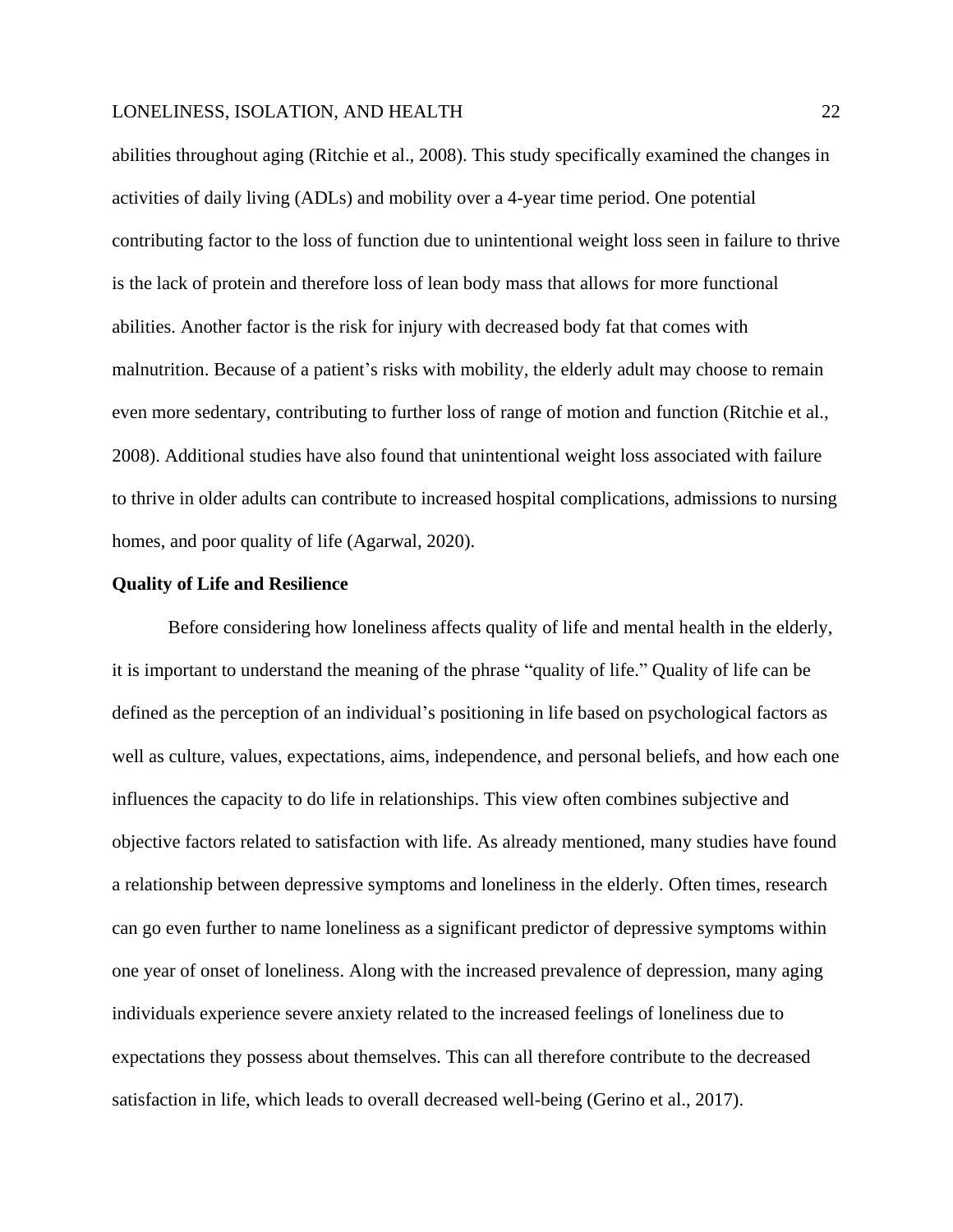This loneliness-induced dissatisfaction with life has been associated with many physical and mental health issues. One issue is specifically centered around how capable lonely individuals view themselves when it comes to dealing with different demands and situations. This ability to cope and adapt to stressful or traumatic experiences is known as resilience. The concept of resilience is essential to successful aging, often promoting longevity due to its protective factors. The primary function of resilience protects the body from the long-term complications that arise from chronic stress. In a lonely or isolated individual, they are under the stress of that loneliness, and the resulting depression often leads to further decreased resilience to cope with that stress. This increases overall susceptibility to complications from the stress of social isolation and loneliness in older adults (Gerino et al., 2017).

### **Implications and Interventions**

Identifying the physiological processes influenced by social isolation is very important for several reasons. One primary implication is the financial benefits that would be uncovered in implementing interventions aimed to decrease the incidence of loneliness and isolation. In the context of resilience in the elderly, finding new ways to promote socialization and decrease loneliness in the older population may result in fewer healthcare visits and therefore costs of the patient. The complications that arise from isolation-influenced stress can lead to many unnecessary hospitalizations, leading to a greatly increased cost for the healthcare company, the patient, and the insurance company. If the burden of isolation on disease process would be somewhat lightened, the costs for each of these parties may be reduced (Gerino et al., 2017).

Furthermore, the quality of life and overall satisfaction with one's life has the potential to be greatly increased by implementing new strategies to decrease isolation. In the elderly population specifically, these individuals have transitioned from total independence to relying on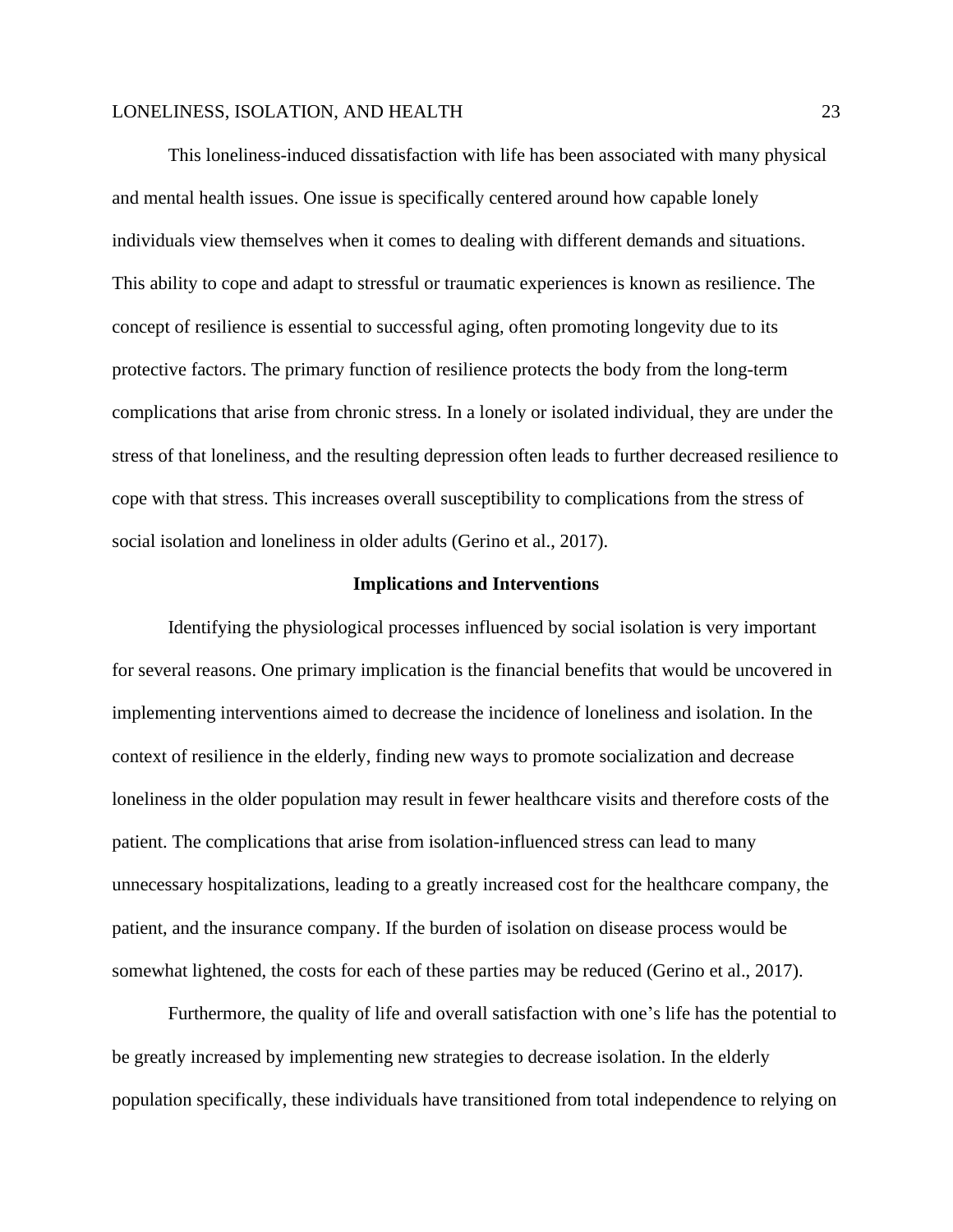another person to provide care and interaction for them. If provided the opportunity to at least build their own relationships and connections with those around them, these patients and individuals may be able to increase their feeling of independence and thus their satisfaction and quality of life (Gerino et al., 2017). Along with financial and mental health outcomes, it is important to recognize the obvious physical benefits of implementing new interventions to reduce the incidence of loneliness and isolation. Based on each study discussed, patients can experience decreased mortality, cardiovascular disease, increased coping abilities, improved attachment, increased immune function, and a plethora of other health benefits simply by providing logical interventions with various populations.

Many different interventions can be used in reducing the incidence and impact of loneliness. Both individual and group interventions were found to be effective in reducing social isolation and loneliness, specifically in older adults (Tong et al., 2021). One intervention that could be used across the lifespan is the implementation of a program to improve social skills. Starting at a young age, children with poorer social skills are likely to experience loneliness due to exclusion from activities. Programs which improve those social skills may be useful in allowing the child opportunities to build connections and relationships throughout his or her life in a meaningful way. Another recommended intervention is enhancing the already available social support. This can be used by strengthening friendships, encouraging communication within a supportive group, and allowing for healthy relationships. Increasing social support can improve some individuals' poor perception of the social support that is already in their lives. A third intervention to reduce loneliness is to increase opportunities for social interaction. This may be one of the most beneficial in the healthcare setting and nursing practice. Because of the isolation that occurs during a long-term hospitalization and in long-term care facilities such as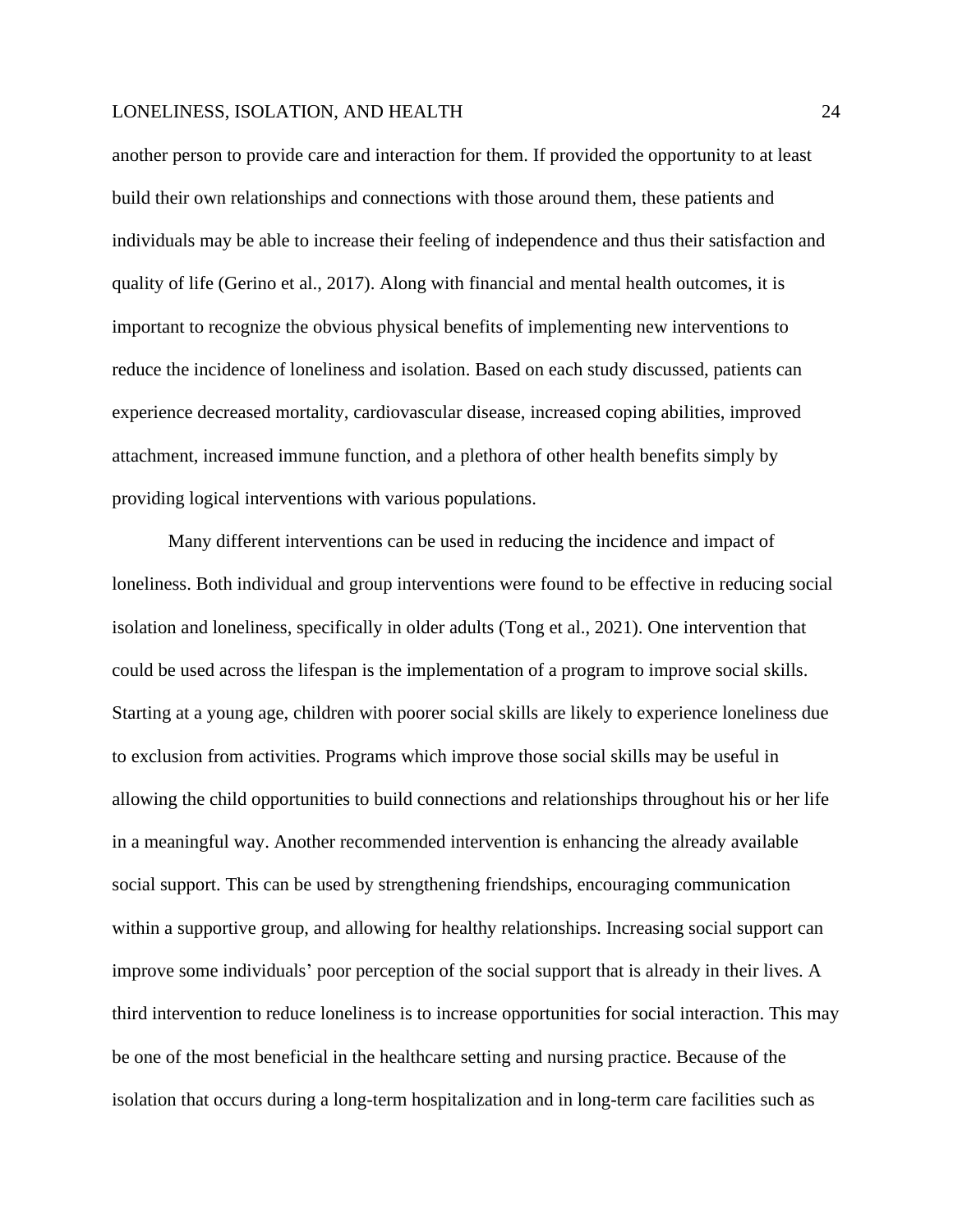nursing homes, it is important to allow patients to interact with one another and with family. This can be implemented in a number of different ways, such as encouraging spending mealtimes in small groups or promoting the use of activity groups (Masi et al., 2013). It is important to note that these interventions only show effectiveness with willing and active participation from those involved (Tong et al., 2021). Loneliness can also be helped in both the younger and older populations by building a buddy program in which one younger individual is paired with an elderly individual. This shows potential to provide the older adult with a sense of purpose and relationship, while the younger individual receives valuable wisdom and connections (Masi et al., 2013). Despite a limited evidence base, virtual interaction has also recently been implemented for reducing social isolation in older adults (Tong et al., 2021).

### **Gaps in the Literature**

Many different gaps are present in the literature used in this discussion. From the mental health standpoint, it is difficult to rule out reverse causality. While isolation and loneliness can clearly often influence the development of depression, the diagnosis of depression often also promotes isolation in an affected individual (Thoits, 2011). Additionally, many of the studies examine data utilizing self-reporting of symptoms. This is further exaggerated by the subjectivity of the concept of loneliness. While isolation is the objective variable based on a number and quality of social connections, the measurement of loneliness is simply based on an individual's report. Many studies utilize different self-reporting scales in their data collections as well, likely leading to some variability of results in this overview. This overview also does not examine or discuss any socioeconomic factors on loneliness, isolation, and health. Further studies will be needed in order to determine the most effective and practical interventions to reduce the incidence of loneliness-associated health complications. One final limitation on this review is the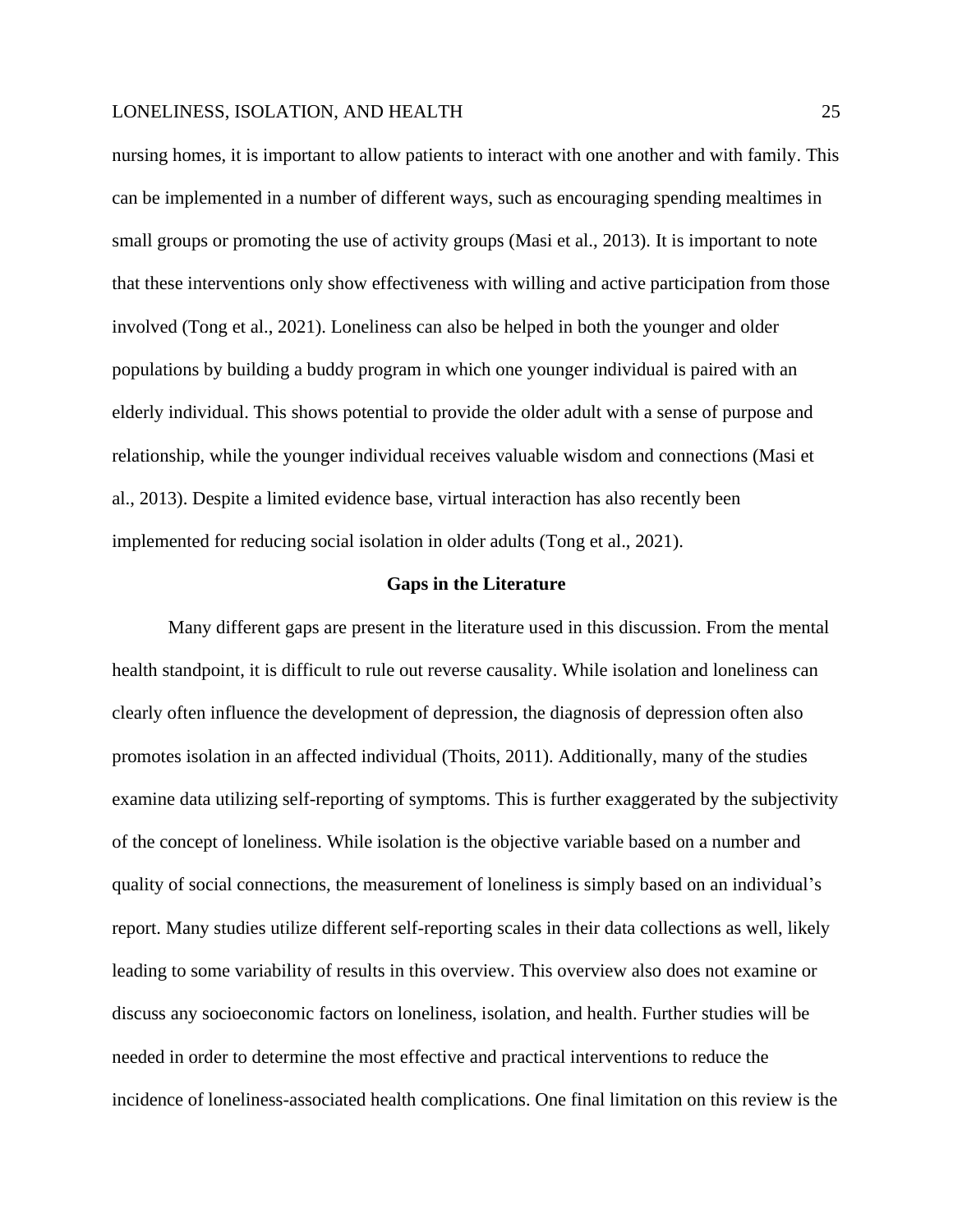consideration of culture on interventions and isolation. Many cultures vary with regards to the value of human interaction and connections. As a result, isolation and loneliness can clearly not be used interchangeably, and a subject may appear to be measured as very isolated but may not experience all of the negative implications that have been found with loneliness due to the cultural acceptability of that isolation (Thoits, 2011).

### **Conclusion**

While it is a well-known idea that social isolation and loneliness can negatively impact an individual's health and well-being, few know the reasoning or severity of these implications. When studies show the increased mortality associated with loneliness, along with the heightened risk of cardiovascular disease, cognitive decline, and poor mental health outcomes, it becomes clear how vital human interaction is to health and well-being. Every aspect of health has been found to be highly impacted by social connectedness, including physical, emotional, social, spiritual, and intellectual health. Through the implementation of the proposed interventions, as well as continuing research on how to best support those in the populations at risk, health policies may be able to increase socialization for many individuals, thus improving health outcomes while decreasing costs.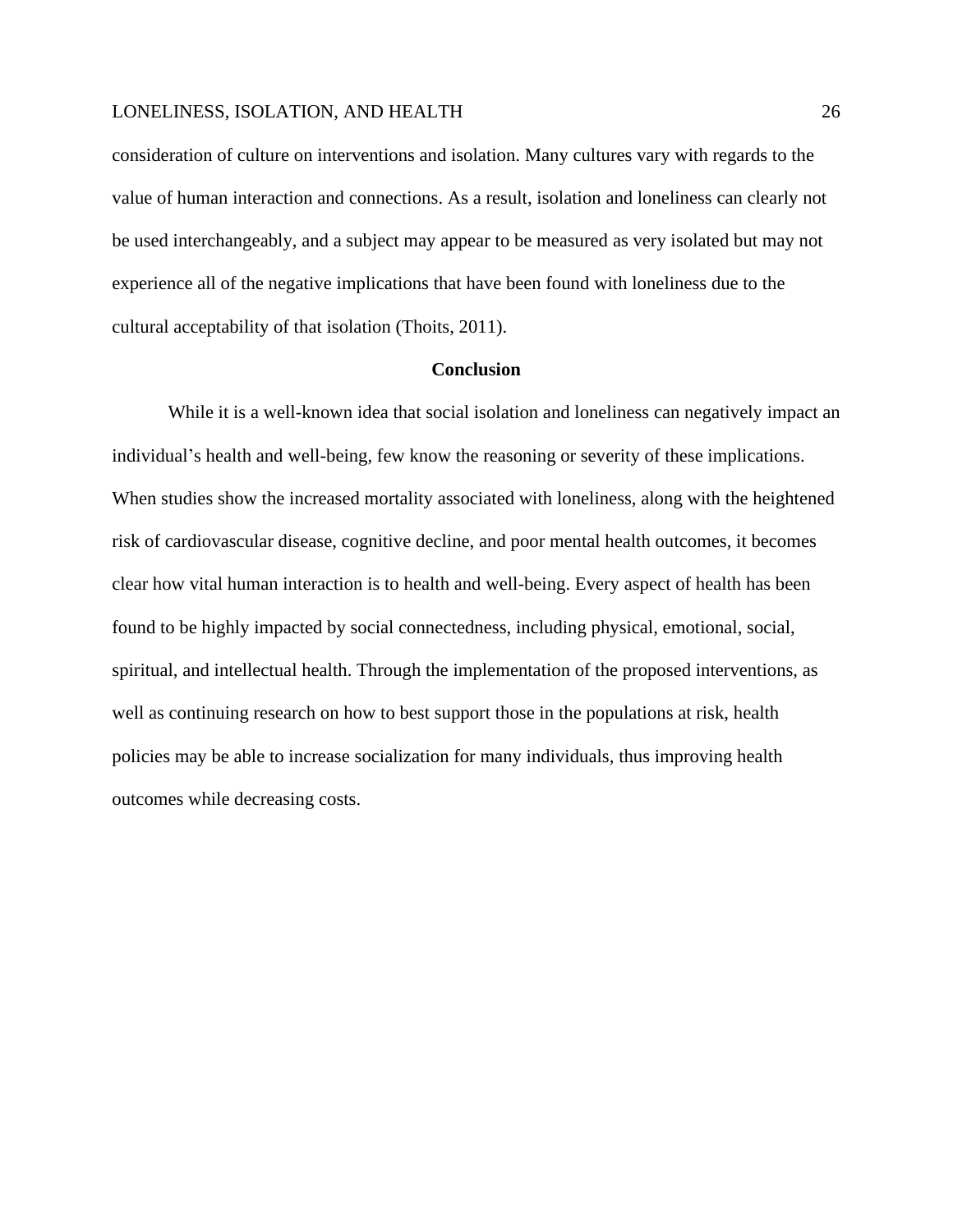#### **References**

- Aita, M., Stremler, R., Feeley, N., Lavallée, A., & De Clifford-Faugére, G. (2017). Effectiveness of interventions during NICU hospitalization on the neurodevelopment of preterm infants: A systematic review protocol. *Systematic Reviews, 6*(225). http://doi.org/ 10.1186/s13643-017-0613-5
- Agarwal, K. (2020). Failure to thrive in older adults: Evaluation. *UpToDate.* Retrieved October 7, 2020 from https://www.uptodate.com/contents/failure-to-thrive-in-older-adultsevaluation
- Angeli, F., Reboldi, G., & Verdecchia, P. (2021). The link between inflammation and hypertension: Unmasking mediators. *American Journal of Hypertension, 34*(7). 683-685. http://doi.org/ 10.1093/ajh/hpab034
- Bhatti, A. B., & Haq, A. U. (2017). The pathophysiology of perceived social isolation: Effects on health and mortality. *Cureus, 9*(1), 994. http://doi.org/ 10.7759/cureus.994
- Bornstein, A. B., Rao, S. S., & Marwaha, K. (2021). Left ventricular hypertrophy. *StatPearls [Internet].* https://www.ncbi.nlm.nih.gov/books/NBK557534/
- Bu, F., Zaninotto, P., & Fancourt, D. (2020). Longitudinal associations between loneliness, social isolation, and cardiovascular events. *Heart, 108*(16), 1394-1399. http://dx.doi.org/10.1136/heartjnl-2020-316614
- Doupnik, S. K., Henry, M. K., Bae, H., Litman, J., Turner, S., Scharko, A. M., & Feudtner, C. (2016). Mental health conditions and symptoms in pediatric hospitalizations: A singlecenter point prevalence study. *Academic Pediatrics, 17*(2), 184-190. https://doi.org/10.1016/j.acap.2016.08.009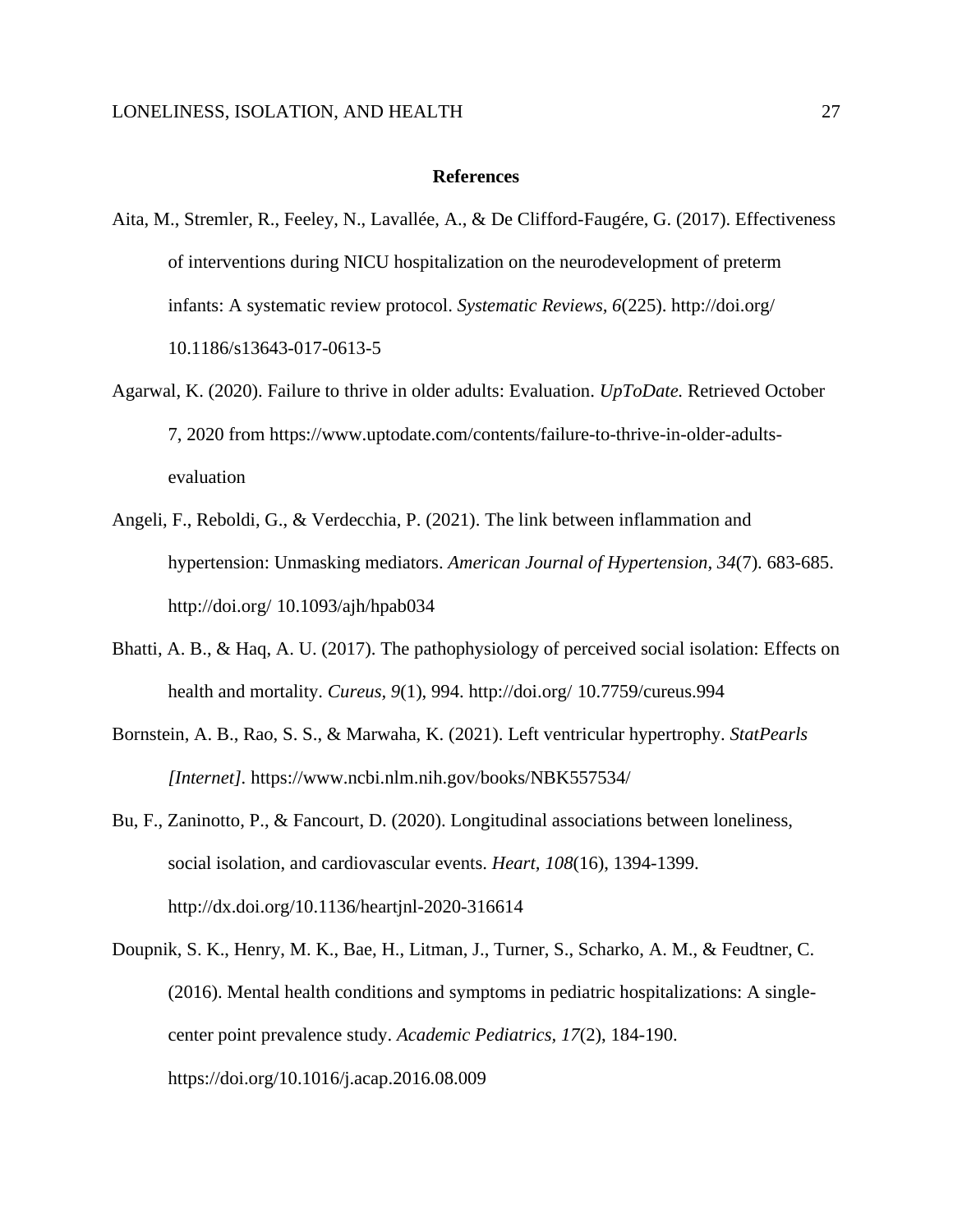- Elovainio, M., Sommerlad, A., Hakulinen, C., Pulkki-Raback, L., Virtanen, M., Kivimaki, M., & Singh-Manoux, A. (2018). Structural social relations and cognitive ageing trajectories: Evidence from the Whitehall II cohort study. *International Journal of Epidemiology, 47*(3), 701-708. http://doi.org.10.1093/ije/dyx209
- Gerino, E., Rollé, L., Sechi, C., & Brustia, P. (2017). Loneliness, resilience, mental health, and quality of life in old age: A structural equation model. *Frontiers in Psychology, 8*, 1-12. http://doi.org/ 10.3389/fpsyg.2017.02003
- Granqvist, P., Sroufe, L. A., Dozier, M., Hesse, E., Steele, M., Van Ijzendoorn, M., Solomon, J., Schuengel, C., Fearon, P., Bakermans-Kranenburg, M., Steele, H., Cassidy, J., Carlson, E., Madigan, S., Jacobvitz, D., Foster, S., Behrens, K., Rifkin-Graboi, A., Gribneau, N., Spangler, G., Ward, M. J., … Duschinsky, R. (2017). Disorganized attachment theory in infancy: A review of the phenomenon and its implications for clinicians and policymakers. *Attachment and Human Development, 16*(6), 534-558. http://doi.org/10.1080/1416734.2017.1354040
- Halter, M. J., & Kozy, M. (2018). Depressive disorders. In M. J. Halter (Ed.), *Varcolis' foundations of psychiatric-mental health nursing: A clinical approach* (8th ed., pp. 242- 269). Elsevier.
- Halverson, J. L., Bhalla, R. N., Moraille-Bhalla, P., Andrew, L. B., & Leonard, R. C. (2020). Depression. *MedScape.* https://emedicine.medscape.com/article/286759-overview#a3
- Håmmig, O. (2019). Health risks associated with social isolation in general and in young, middle, and old age. *PLoS ONE, 14*(7), 1-18. https://doi.org/10.1371/journal.pone.0219663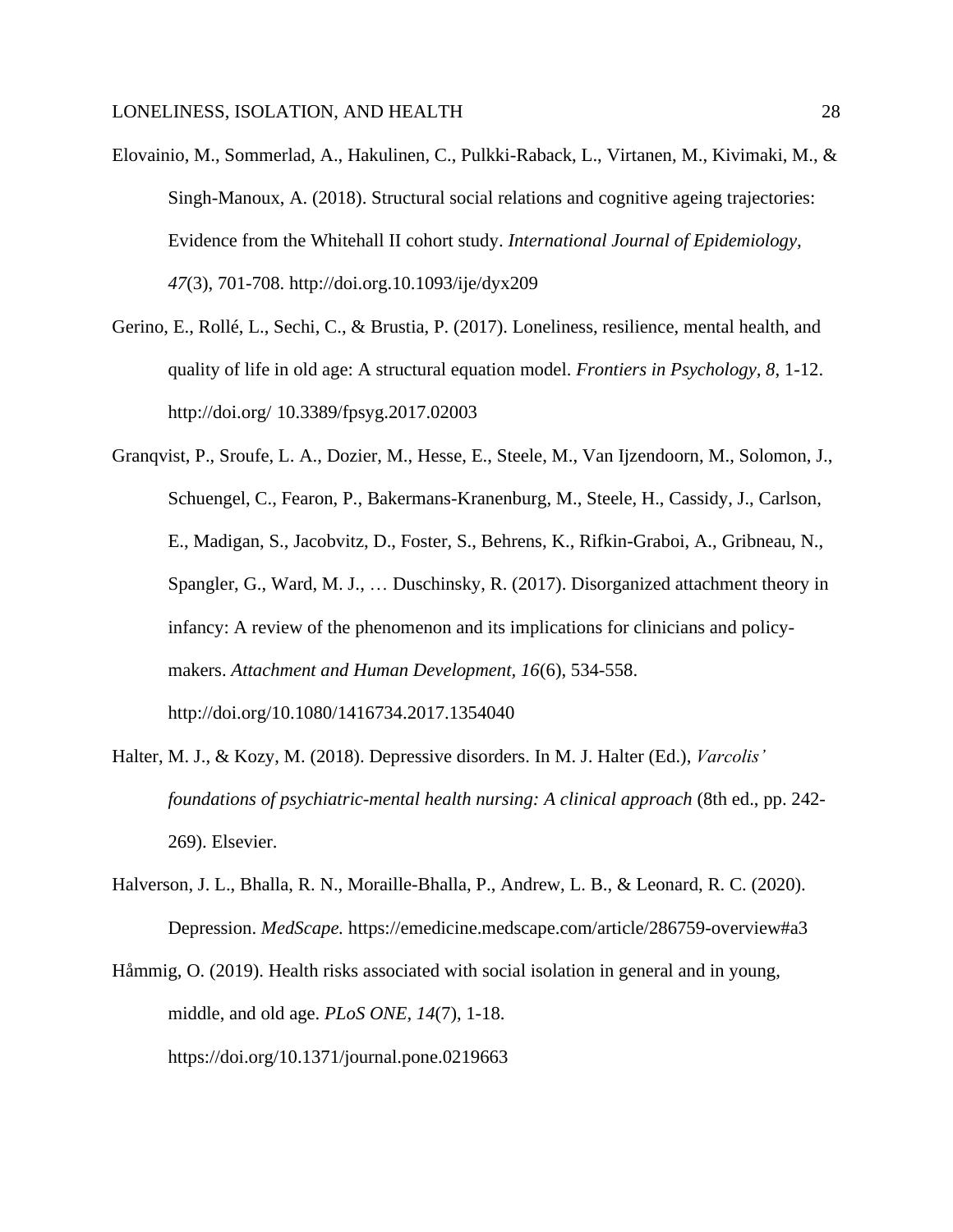- Holt-Lundstad, J., Smith, T. B., Baker, M., Harris, T., & Stephenson, D. (2015). Loneliness and social isolation as risk factors for mortality: A meta-analytic review. *Association for Psychological Science, 10*(2), 227-237. http://doi.org/10.1177/1745691614568352
- Janzen, K. C., Reimer-Kirkham, S., & Astle, B. (2019). Nurses' perspectives on spiritual caregiving: Tending to the sacred. *Journal of Christian Nursing, 36*(4), 251-257. http://doi.org/10.1097/CNJ.00000000000000575
- Kim, A. R., Kim, S. Y., & Yun, J. E. (2020). Attachment and relationship-based interventions for families during neonatal intensive care hospitalization: A study protocol for a systematic review and meta-analysis. *Systematic Reviews, 9*(61). http:// 10.1186/s13643-020-01331- 8
- Krishnan, R. (2018). Unipolar depression: Neurobiology. *UpToDate.* Retrieved August 31, 2021, from https://www.uptodate.com/contents/unipolar-depressionneurobiology?search=depression%20pathophysiology&topicRef=118668&source=see\_li nk
- Lahousen, T., Unterrainer, H. F., & Kapfhammer, H. P. (2019). Psychobiology of attachment and trauma: Some general remarks from a clinical perspective. *Front Psychiatry, 10,* 1-15. http://doi.org/ 10.3389/fpsyt.2019.00914

Leigh-Hunt, N., Bagguley, D., Bash, K., Turner, V., Turnbull, S., Valtorta, N., & Caan, W. (2017). An overview of systematic reviews on the public health consequences of social isolation and loneliness. *Public Health, 152,* 157-171. http://dx.doi.org/10.1016/j.puhe.2017.07.035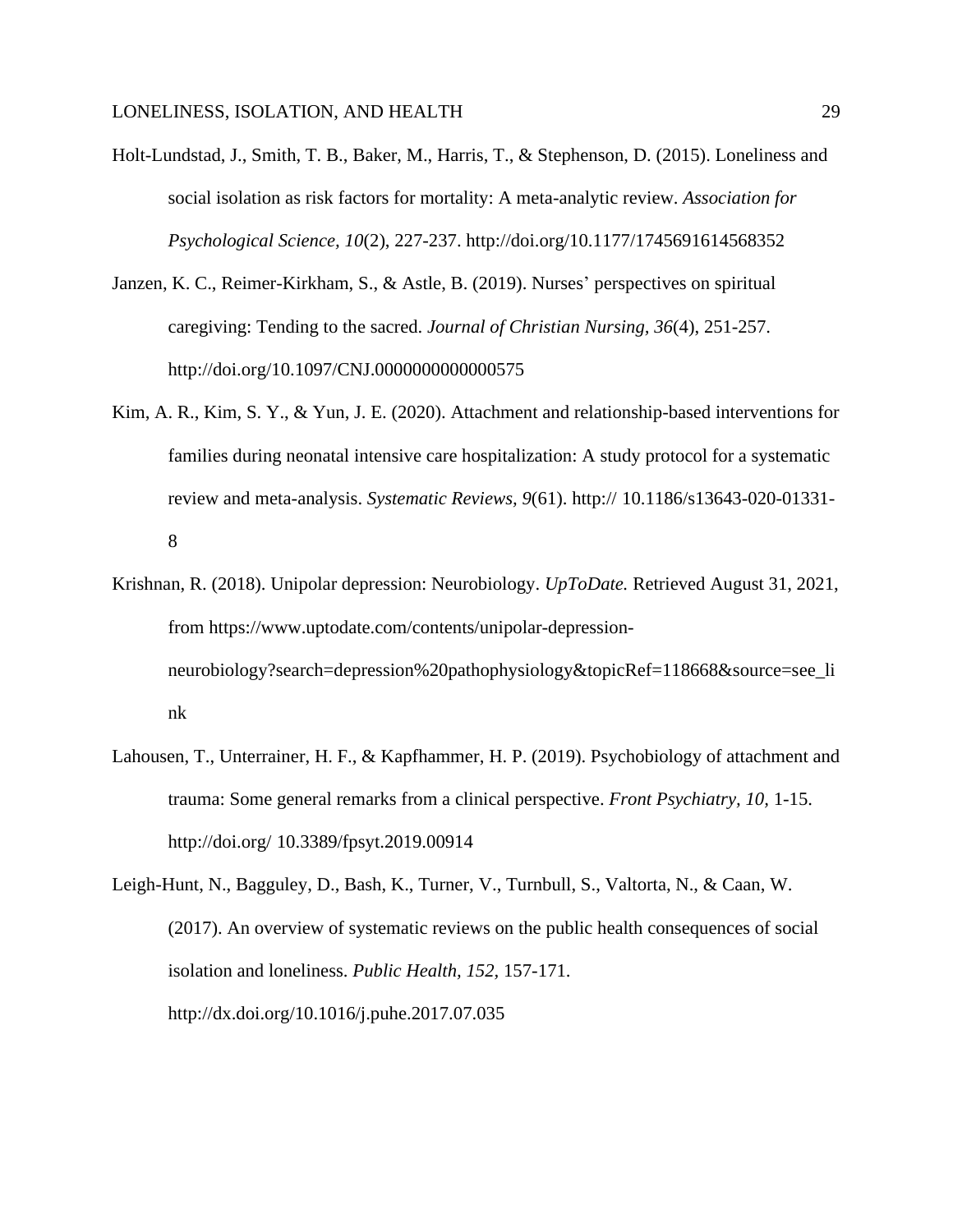Lean, R. E., Rogers, C. E., Paul, R. A., & Gerstein, E. D. (2018). NICU Hospitalization: Longterm implications on parenting and child behaviors. *Curr Treatment Options Pediatric, 4*(1), 49-69.

https://www.ncbi.nlm.nih.gov/pmc/articles/PMC5986282/pdf/nihms937105.pdf

- Loades, M. E., Chatburn, E., Higson-Sweeney, N., Reynolds, S., Shafran, R., Brigden, A., Linney, C., McManus, M. N., Borwick, C., & Crawley, E. (2020). Rapid systematic review: The impact of social isolation and loneliness on the mental health of children and adolescents in the context of COVID-19. *Journal of American Child Adolescent Psychiatry, 59*(11), 1218-1239. http://doi.org/ 10.1016/j.jaac.2020.05.009
- Long, E. M. (2018). Disorders of thought, emotion, and memory. In T. Norris (Ed.), *Porth's pathophysiology: Concepts of altered health states* (10th ed., pp. 524-544). Wolters Kluwer.
- Long, E. M. (2021). Faith community nursing: Identifying and combating social isolation and loneliness in older adults. *Journal of Christian Nursing, 38*(4), 234-239. http://doi.org/ 10.1097/CNJ.0000000000000883
- Masi, C. M., Chen, H.Y., Hawkley, L. C., & Cacioppo, J. T. (2011). A meta-analysis of interventions to reduce loneliness. *Personality and Social Psychology Review, 15*(3), 219-266. http://doi.org/ 10.1177/1088868310377394
- MayoClinic. (2021). *Depression (Major depression disorder).*  https://www.mayoclinic.org/diseases-conditions/depression/symptoms-causes/syc-20356007. Retrieved September 13, 2021.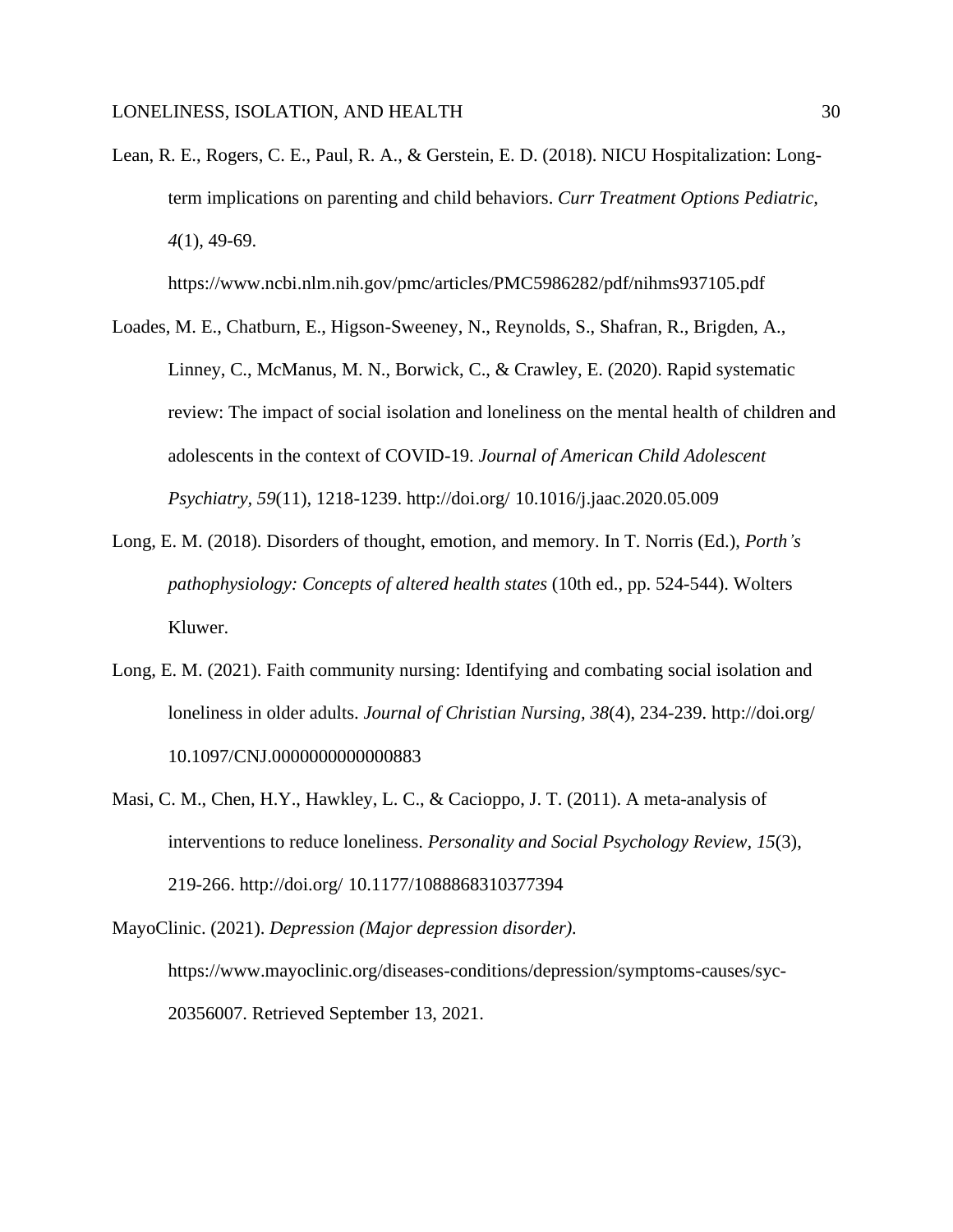- Pennestri, M. H., Gaudreau, H., Bouvette-Turcot, A. A., Moss, E., Lecompte, V., Atkinson, L., Lydon, J., Steiner, M., & Meaney, M. J. (2015). Attachment disorganization among children in neonatal intensive care unit: Preliminary results. *Early Human Development, 91,* 601-606. http://dx.doi.org/10.1016/j.earlhumdev.2015.07.005
- Poey, J. L., Burr, J. A., Robertys, J. S. (2016). Social connectedness, perceived isolation, and dementia: Does the social environment moderate the relationship between genetic risk and cognitive well-being? *The Gerontologist, 57*(6), 1031-1040. http://doi.org/ 10.1093/geront/gnw154
- Rateau, M. (2019). Stress management. In M. Harding (Ed.), *Lewis's Medical-Surgical Nursing: Assessment and Management of Clinical Problems* (11th ed., pp. 76-87). Elsevier.
- Ritchie, C. S., Locher, J. L., Roth, D., L., McVie, T., Sawyer, P., & Allman, R. (2008). Unintentional weight loss predicts decline in activities of daily living function and lifespace mobility over 4 years among community-dwelling older adults. *Journal of Gerontology: Medical Sciences, 63*(1), 67-75. http://doi.org/ 10.1093/gerona/63.1.67
- Sargin, D., Oliver, D. K., & Lambe, E. K. (2016). Chronic social isolation reduces 5-HT neuronal activity via upregulated SK3 calcium-activated potassium channels. *eLife Sciences,* 1-14. https://doi.org/10.7554/eLife.21416
- The Attachment Project (2020, July 2). *Disorganized attachment: Causes and symptoms.*  https://www.attachmentproject.com/blog/disorganized-attachment/

Thoits, P. A. (2011). Mechanisms linking social ties and support to physical and mental health. *Journal of Health and Social Behavior, 52*(2), 145-161. http://doi.org/10.1177/0022146510395592